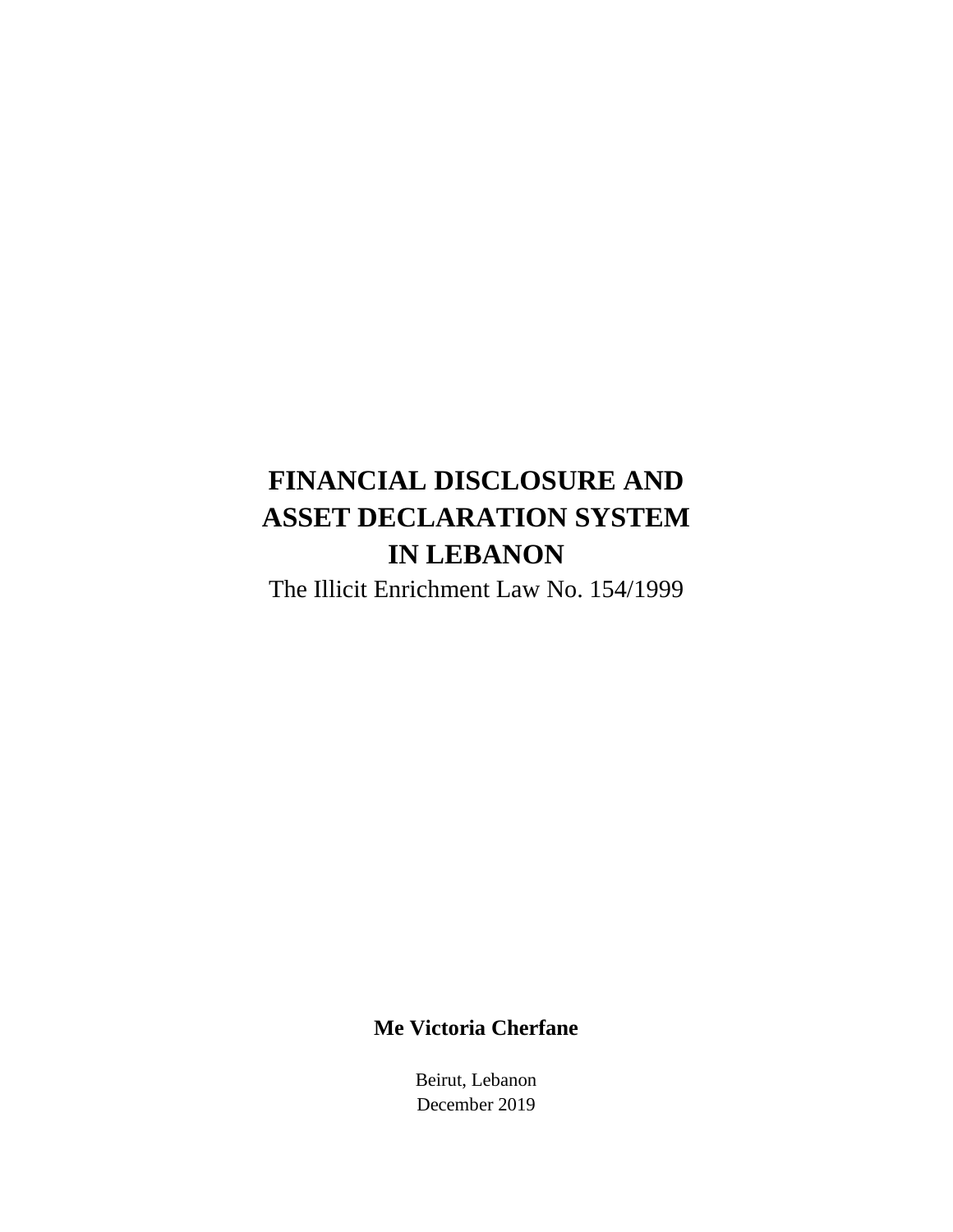# **Table of Contents**

| HOW ASSET DISCLOSURE OF PUBLIC OFFICIALS PREVENT CORRUPTION 4 |  |
|---------------------------------------------------------------|--|
| THE ROLE OF ASSET AND WEALTH DISCLOSURE IN ANTI CORRUPTION  5 |  |
|                                                               |  |
| THE IMPLEMENTATION BY LEBANON OF CHAPTER III OF THE UNCAC  7  |  |
| KEY CONSIDERATIONS AND INTERNATIONAL PRINCIPLES IN ASSET 10   |  |
|                                                               |  |
|                                                               |  |
|                                                               |  |
|                                                               |  |
|                                                               |  |
|                                                               |  |
|                                                               |  |
|                                                               |  |
| CONTROLLING BODY & INTERAGENCY COLLABORATION  19              |  |
|                                                               |  |
|                                                               |  |
|                                                               |  |
|                                                               |  |
|                                                               |  |
| AN ELECTRONIC ASSET DECLARATION SYSTEM AS PART OF THE         |  |
|                                                               |  |
|                                                               |  |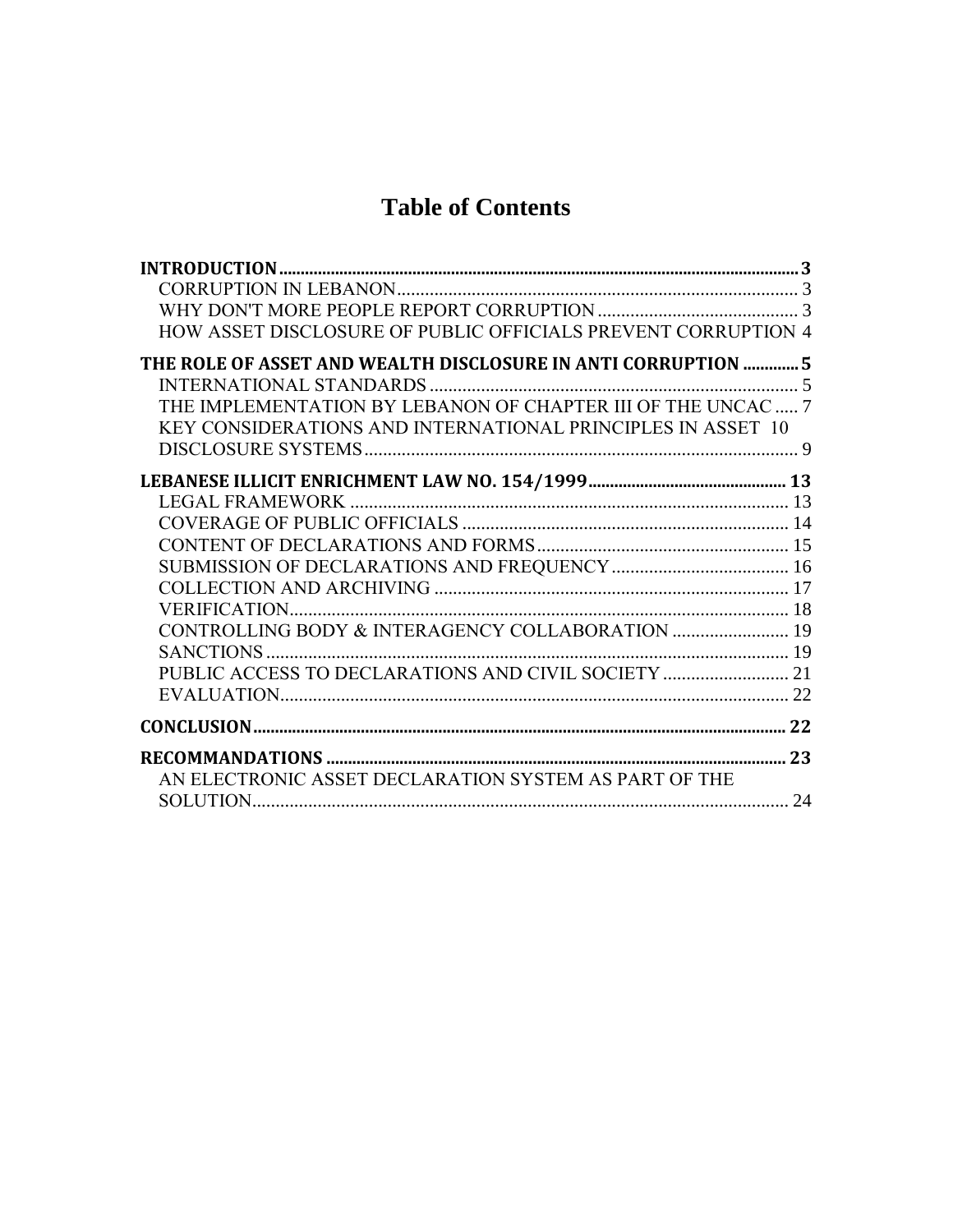# **INTRODUCTION**

## **CORRUPTION IN LEBANON**

For decades and to this day, Lebanon has been burdened with growing large budgetary deficits. This is a result of high-level corruption that has been invading the Lebanese bureaucracy ever since. According to the 2018 Corruption Perceptions Index reported by Transparency International<sup>1</sup>, Lebanon is the  $138<sup>a</sup>$  least corrupt nation out of 180 countries, with a score of 28/100. This score indicates the perceived level of public sector corruption on a scale of 0 to 100 (0 being highly corrupt and 100 being very clean).

A survey<sup>2</sup> on corruption conducted in 2019 on the Middle East revealed that Lebanese citizens were aware of the increasing levels of corruption in the country as 68% of Lebanese society thought corruption has increased in the previous 12 months. When asked about the Lebanese government's performance in tackling corruption, 87% answered that it is doing badly. The same report states that corruption can be defeated when the link between money and power is broken, particularly during elections; it has been disclosed that 41% of Lebanese citizens were offered bribes in exchange for their votes. This contributes highly to corruption and the protection of corrupt officials. The intervention of the country's politic with the absence of accountability and transparency weakens the integrity of the system as a whole. A lack of independence of the judicial system remains another major challenge.

Building a culture of transparency in a country dominated by corruption is an essential step to achieving trust. Transparency and financial disclosure are fundamental elements of a powerful governance framework. Citizens are best able to hold public officials to account when illicit enrichment is detected and when they have the freedom and capacity to act based on the information they obtain.

#### **WHY DON'T MORE PEOPLE REPORT CORRUPTION**

There are several laws in Lebanon that can be used to address the issue of corruption. The Lebanese legal framework against corruption includes, inter alia, the **Illicit Enrichment**  Law no.154 of 27/11/1999 which will be the main topic of this paper; provisions from the **Lebanese Criminal Code (LCC)** that apply to public servants who commit fraud or

<sup>1</sup>Transparency International (2019). Corruption Perception Index 2018. Retrieved fro[m](https://www.transparency.org/country/LBN) <https://www.transparency.org/country/LBN>

<sup>&</sup>lt;sup>2</sup>Global Corruption Barometer, Middle East & North Africa 2019, Citizens' Views And Experiences Of .Corruption. Transparency International. (p.8, 10, 25)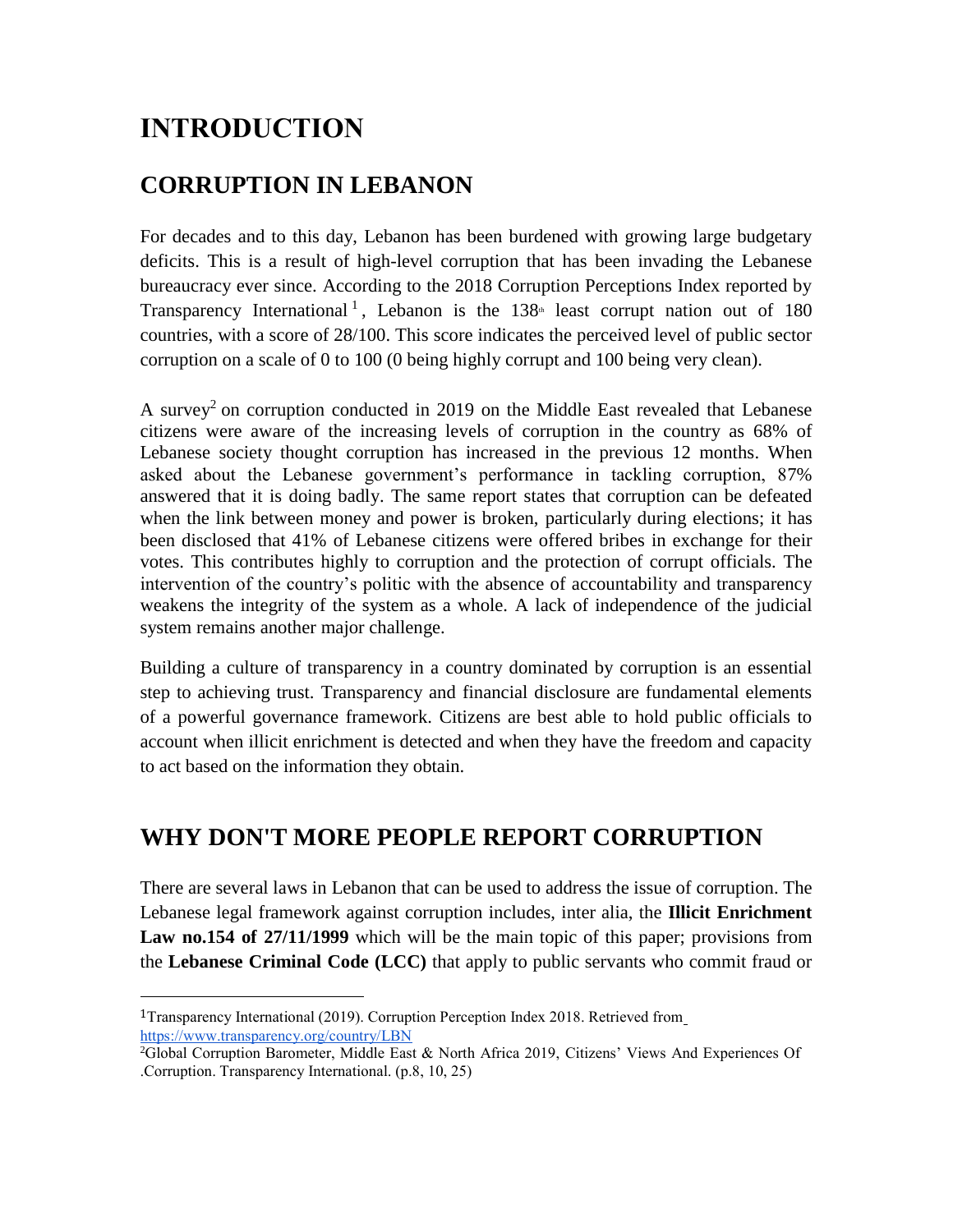corruption; the **Whistleblower Protection Law no. 83 of 10/10/2018** which protects whistleblowers by securing confidentiality and guaranteeing their employment and personal safety; the **Access to Information Law no. 28 of 10/2/2017** which initiates state agencies to mandatorily publish on their websites specific information pertaining to their activities; and **Law no. 44 of 24/11/2015 on Fighting Money Laundering and Terrorist Financing**.

But the problem remains in the major loopholes in Lebanese laws that protect corruption and corrupt officials. A Financial Prosecutor expressed to the Daily Star<sup>3</sup> his frustration over Lebanese laws inadequacy for protecting corrupt officials. He stated that numerous laws make it difficult to hold corrupt officials accountable. For example, when the prosecutor needs the relevant minister's approval to pursue corruption allegations against a ministerial employee, the minister would usually not answer his request.

These gaps, including the loopholes in the Illicit Enrichment Law no.154/1999, left the Lebanese people with the hopeless thought that there is no course of action in order to change the situation, and that corruption in Lebanon will continue spreading and flooding all levels of society, and that trying to resist it or even prevent it is simply useless.

Today, things are changing. Lebanese citizens are fully aware of the perceptible corruption plaguing the Lebanese government and the necessity to fight it. Therefore, it was one of the main accusations leveled against the regime and the entire political class by the Lebanese protesters who flooded the streets on October 17<sup>th</sup> 2019.

# **HOW ASSET DISCLOSURE OF PUBLIC OFFICIALS PREVENT CORRUPTION**

Asset and wealth disclosure can help answer questions about the basic integrity of public officials as it can also hold them to account when the slightest ill-gotten gain is detected. The main purposes of asset declarations as stated by the OECD<sup>4</sup> are  $(1)$  Increasing transparency and citizens' trust in public administration, (2) Helping prevent conflicts of interest among employees in public institutions and (3) Monitoring wealth discrepancies of politicians and civil servants, both to discourage them from misconduct and to protect them from false accusations or rumors.

 $3$ Prosecutor: Legal loopholes protecting the corrupt". The Daily Star (February 27, 2019). Retrieved " from: [https://www.dailystar.com.lb/News/Lebanon-News/2019/Feb-27/477572-prosecutor-legal-loopholes](https://www.dailystar.com.lb/News/Lebanon-News/2019/Feb-27/477572-prosecutor-legal-loopholes-protecting-the-corrupt.ashx)[protecting-the-corrupt.ashx](https://www.dailystar.com.lb/News/Lebanon-News/2019/Feb-27/477572-prosecutor-legal-loopholes-protecting-the-corrupt.ashx)

<sup>4</sup>OECD (2011), Asset Declarations for Public Officials: A Tool to Prevent Corruption, OECD Publishing[.](http://dx.doi.org/10.1787/9789264095281-en) <http://dx.doi.org/10.1787/9789264095281-en>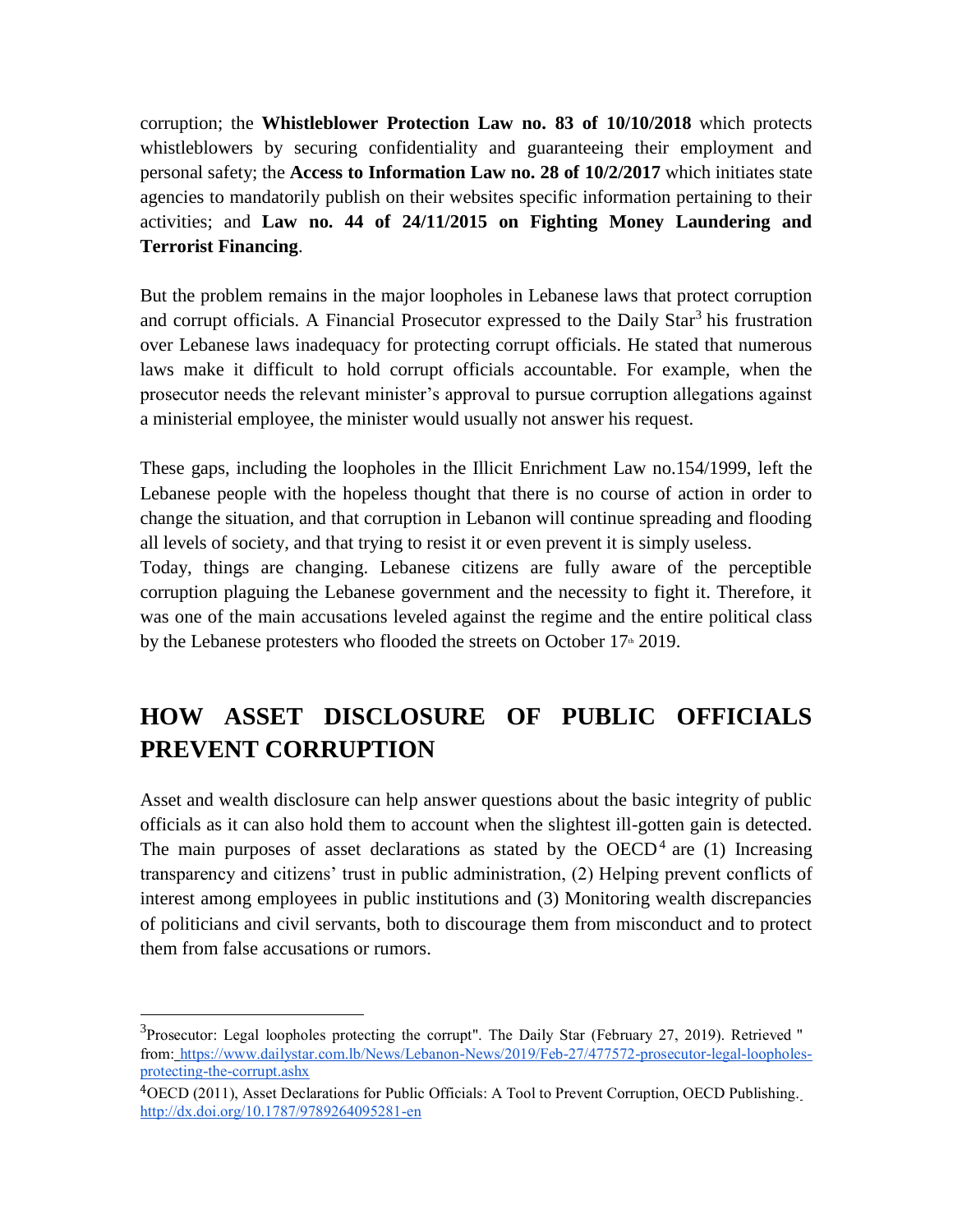Bureaucrats are seen as the most corrupt, and some of them are more corrupt than others depending on the variations in the opportunities they get to use public funds for their private gain. According to the World Bank, asset declarations of public officials are regarded as a powerful tool to prevent corruption, detect illicit enrichment and identify conflict of interests. More than 150 countries, including Lebanon, have introduced asset disclosure requirements for their public officials and many of these countries, excluding Lebanon, make asset declarations available for public scrutiny. In our country, public officials declaring their wealth get to keep their declarations confidential (as per article 4 paragraph 5 of Law No. 154 of 1999 which states that "the declaration shall be submitted inside a confidential envelope, closed and signed").

As most countries do, Lebanon should expect from its top "leaders" and public officials to publish information about their assets and wealth. If they restrain from doing so, or if their wealth figures don't add up when the information contained in their declaration upon assuming office is compared to the one upon termination of office, this should immediately lead to investigations followed by accountability. In Argentina<sup>5</sup>, for example, the surprising 1150% increase in the personal wealth of the ex-president Cristina Fernández de Kirchner has frustrated the public opinion. Although she has declared her assets, the increase remained unjustifiable, which created both public discontent and political instability.

The answer remains simple. Public officials' wealth accumulation during their tenure would identify whether they have carried out their duties in an objective, "clean" and transparent manner without any conflict of interest whilst ensuring that these public officials did not abuse their power for private gain.

# **THE ROLE OF ASSET AND WEALTH DISCLOSURE IN ANTI CORRUPTION**

#### **INTERNATIONAL STANDARDS**

l

International best practices and the considerable worldwide attention on fostering transparency and reducing government secrecy, focuses on the importance of Asset Disclosure requirements.

<sup>&</sup>lt;sup>5</sup> Holding Politicians To Account: Asset Declarations. Transparency International. Politics and Government (January 17, 2013). Retrieved from: [https://www.transparency.org/news/feature/holding\\_politicians\\_to\\_account\\_asset\\_declarations](https://www.transparency.org/news/feature/holding_politicians_to_account_asset_declarations)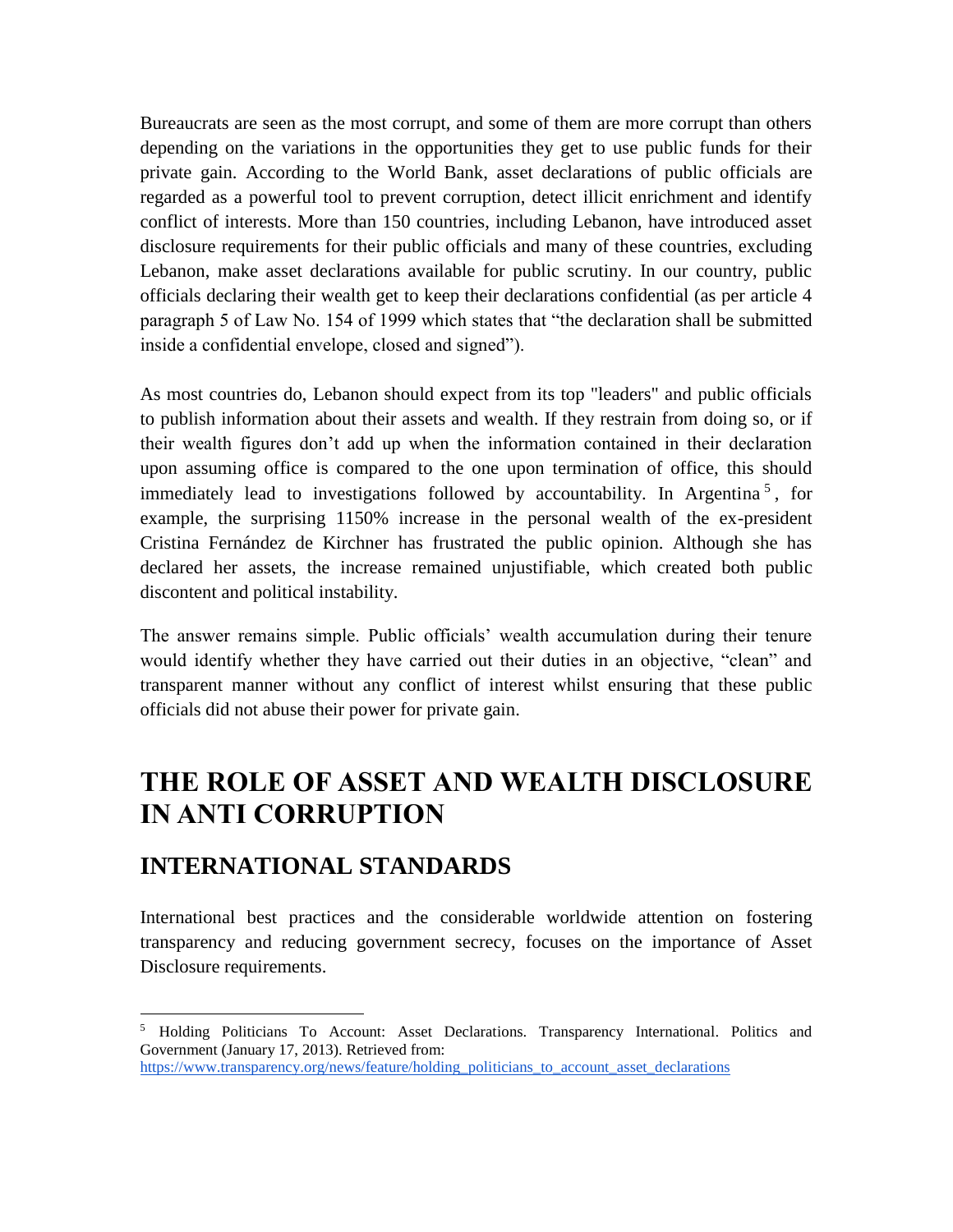The spread of declarations began with the **Inter-American Convention Against Corruption<sup>6</sup>** , which was adopted in 1996. Chapter III (4) of the said convention calls States Parties to consider the applicability of measures within their own institutional systems to create, maintain and strengthen: "Systems for registering the income, assets and liabilities of persons who perform public functions in certain posts as specified by law and, where appropriate, for making such registrations public."

The **Arab Convention Against Corruption<sup>7</sup>** of 2010 also specifies in Article 28(5) that, "each State Party may consider drawing-up effective methods for financial statement declaration, in accordance with its domestic legislation, in respect of public employees and set proper penalties for non-compliance."

The **African Union Convention on Preventing and Combating Corruption<sup>8</sup>** , adopted in 2003, expects state parties to "require all or designated public officials to declare their assets at the time of assumption of office during and after their term of office in the public service."

The earliest European standard appeared in 2000 with the Council of Europe Model Code of Conduct for Public Officials. Article 14 of the **Recommendation Nr. R (2000) 10 of the Committee of Ministers to Member States on codes of conduct for public officials<sup>9</sup>** , requires that "the public official who occupies a position in which his or her personal or private interests are likely to be affected by his or her official duties should, as lawfully required, declare upon appointment, at regular intervals thereafter and whenever any changes occur the nature and extent of those interests."

The Group of 20 leading economies (G20) adopted the **High Level Principles on Asset Disclosure by Public Officials<sup>10</sup>** in Los Cabos, Mexico in 2012. A year later (2013), the Organization of American States **(**OAS) has prepared a **Model law on the declaration of**

<sup>6</sup>.Article III, Paragraph 4 of the Inter-American Convention Against Corruption [http://oas.org/en/sla/dil/inter\\_american\\_treaties\\_B-58\\_against\\_Corruption.asp](http://oas.org/en/sla/dil/inter_american_treaties_B-58_against_Corruption.asp)

<sup>7</sup>.Article 28, Paragraph 5 of the Arab Convention Against Corruption

<https://star.worldbank.org/sites/star/files/Arab-Convention-Against-Corruption.pdf>

<sup>8</sup>.Article 7, Paragraph 1 of the African Union Convention on Preventing and Combating Corruption [https://au.int/en/sites/default/files/AFRICAN\\_UNION\\_CONVENTION\\_PREVENTING\\_COMBATING\\_](https://au.int/en/sites/default/files/AFRICAN_UNION_CONVENTION_PREVENTING_COMBATING_CORRUPTION.pdf) [CORRUPTION.pdf](https://au.int/en/sites/default/files/AFRICAN_UNION_CONVENTION_PREVENTING_COMBATING_CORRUPTION.pdf)

<sup>&</sup>lt;sup>9</sup>Article 14 of the Recommendation Nr. R (2000) 10 of the Committee of Ministers to Member States on .codes of conduct for public officials

[https://rm.coe.int/CoERMPublicCommonSearchServices/DisplayDCTMContent?documentId=0900001680](https://rm.coe.int/CoERMPublicCommonSearchServices/DisplayDCTMContent?documentId=09000016806cc1ec) [6cc1ec](https://rm.coe.int/CoERMPublicCommonSearchServices/DisplayDCTMContent?documentId=09000016806cc1ec)

<sup>10</sup>G20 High Level Principles on Asset Disclosure by Public Officials, Mexico 2012. [https://star.worldbank.org/sites/star/files/los\\_cabos\\_2012\\_high\\_level\\_principles\\_on\\_asset\\_disclosure.pdf](https://star.worldbank.org/sites/star/files/los_cabos_2012_high_level_principles_on_asset_disclosure.pdf)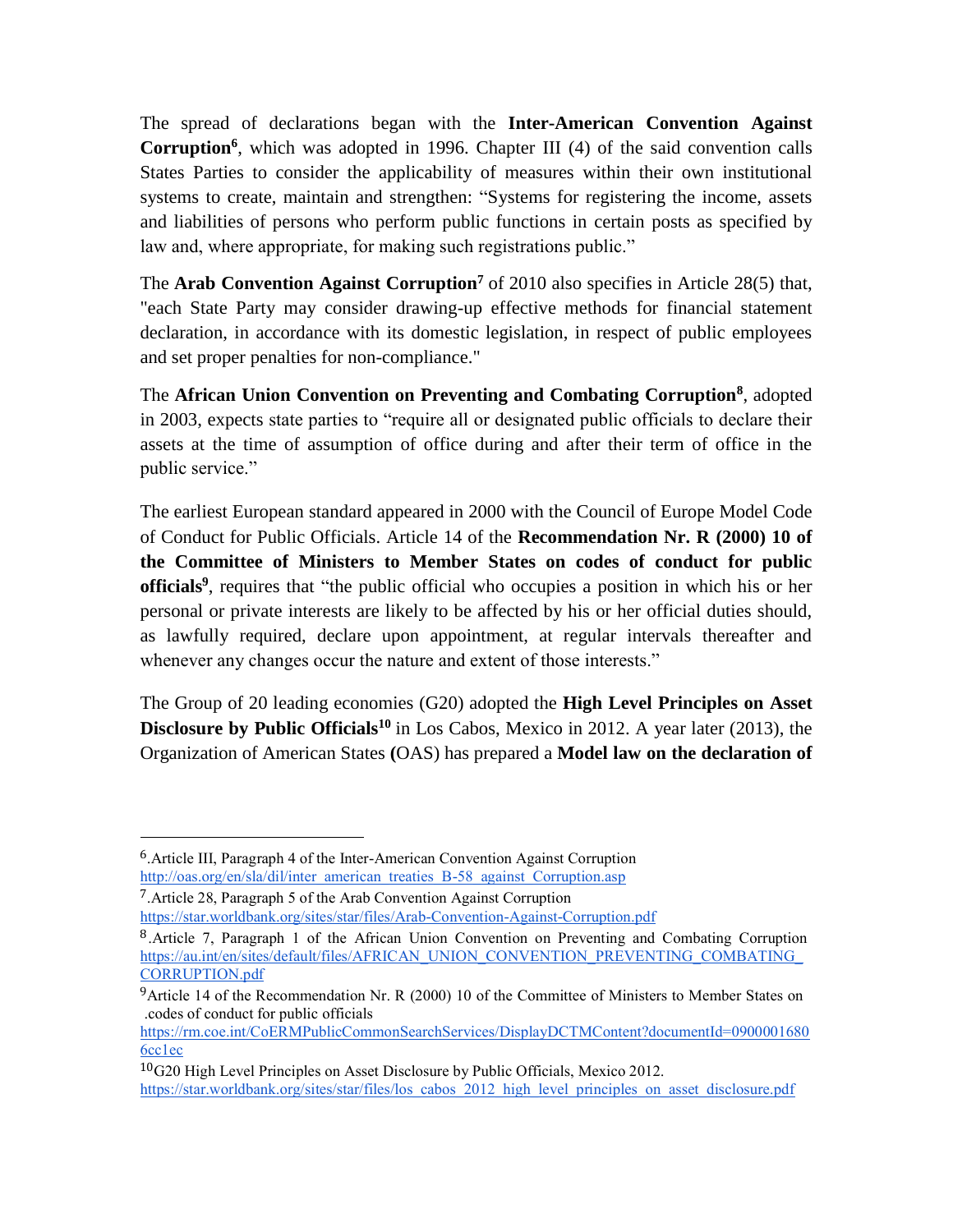**interests, income, assets and liabilities of persons performing public functions<sup>11</sup>**. This law has been seen by some experts as superior to the G20's High-Level Principles on Asset Disclosure by Public Officials.

Public officials' declarations are also part of the global standard included in the **United**  Nations Convention against Corruption (UNCAC)<sup>12</sup>, adopted in 2003. The said Convention is the only legally binding universal anti-corruption instrument. Articles 8(5) and 52(5) of the UNCAC, which call on States Countries to adopt legislation requiring public officials to declare their assets, are discussed in the next chapter.

Furthermore, several publications have been issued by The Organization for Economic Co-operation and Development (OECD) and the World Bank (**Asset Declarations for Public Officials: A Tool to Prevent Corruption<sup>13</sup>** and **Public Office, Private Interests Accountability through Income and Asset Disclosure<sup>14</sup>** respectively), covering asset declarations standards. These handbooks are intended as a guide for practitioners, policy makers and others with an interest in anti corruption tools and procedures.

# **THE IMPLEMENTATION BY LEBANON OF CHAPTER III OF THE UNCAC**

Lebanon has ratified  $15$  on April 22, 2009, the United Nations Convention against Corruption (UNCAC) under Act no. 33 of 16/10/2008; whereas Article 20 in Chapter III of the said convention stipulates that "each State Party shall consider adopting such legislative and other measures as may be necessary to establish as a criminal offence, when committed intentionally, illicit enrichment". UNCAC also defines illicit enrichment as "**a significant increase in the assets of a public official that he or she cannot reasonably explain in relation to his or her lawful income**".

Article 8(5) of UNCAC calls on state parties to establish systems that require **the declaration of their assets** and benefits from which a conflict of interest may result with

15[.U](https://treaties.un.org/Pages/ViewDetails.aspx?src=IND&mtdsg_no=XVIII-14&chapter=18&lang=en)nited Nations Treaty Collectio[n](https://treaties.un.org/Pages/ViewDetails.aspx?src=IND&mtdsg_no=XVIII-14&chapter=18&lang=en)

<sup>11</sup>MODEL LAW ON THE DECLARATION OF INTERESTS, INCOME, ASSETS AND LIABILITIES .OF PERSONS PERFORMING PUBLIC FUNCTIONS

[http://www.oas.org/juridico/PDFs/model\\_law\\_declaration.pdf](http://www.oas.org/juridico/PDFs/model_law_declaration.pdf)

<sup>12</sup>United Nations Convention against Corruption.<https://www.unodc.org/unodc/en/corruption/uncac.html> 13 Asset Declarations for Public Officials: A Tool to Prevent Corruption. OECD. <http://www.oecd.org/corruption/anti-bribery/47489446.pdf>

<sup>14</sup> Public Office, Private Interests Accountability through Income and Asset DisclosureWorld Bank. . <https://star.worldbank.org/sites/star/files/Public%20Office%20Private%20Interests.pdf>

[https://treaties.un.org/Pages/ViewDetails.aspx?src=IND&mtdsg\\_no=XVIII-14&chapter=18&lang=en](https://treaties.un.org/Pages/ViewDetails.aspx?src=IND&mtdsg_no=XVIII-14&chapter=18&lang=en)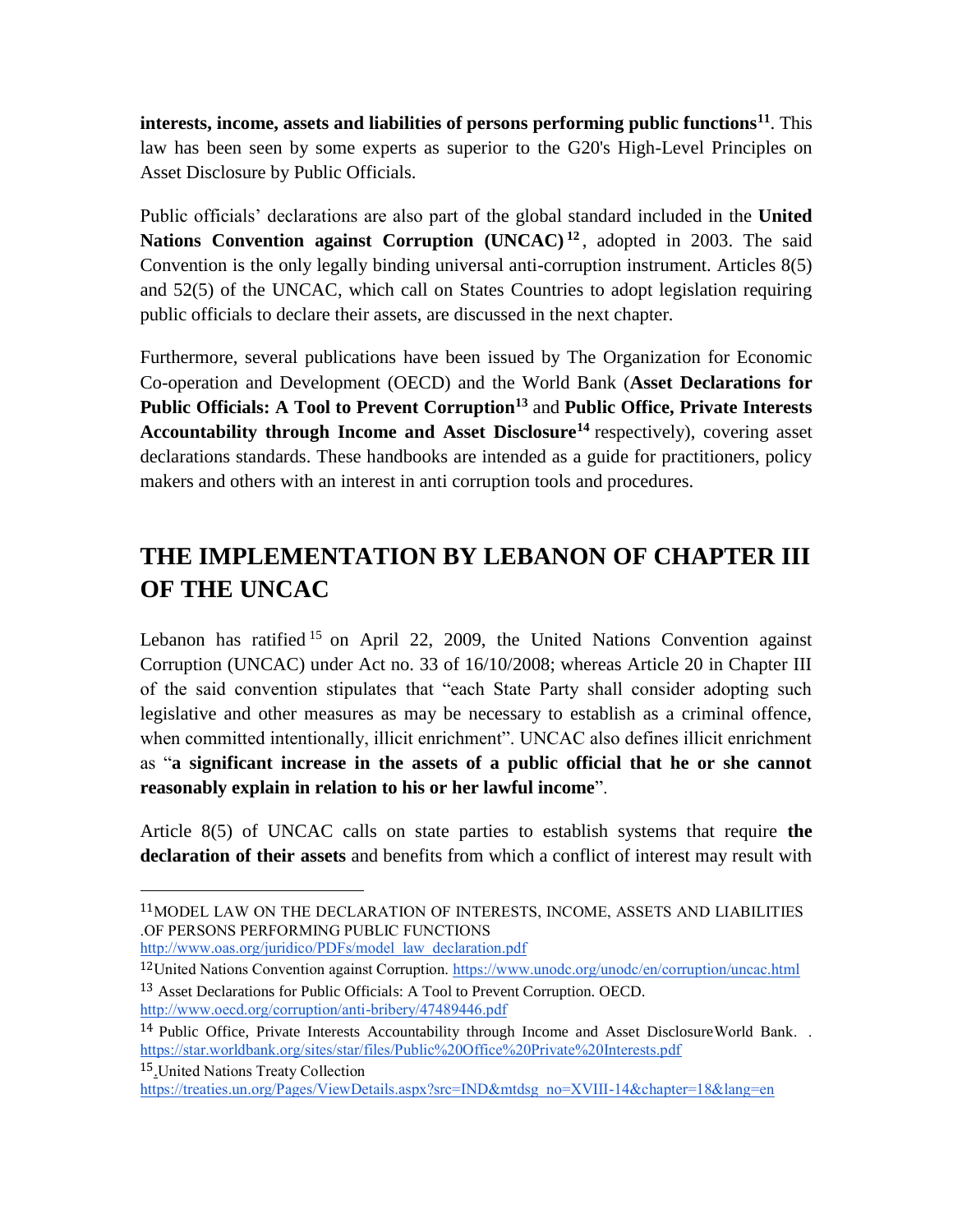respect to their functions as public officials. Article 52(5) of the same convention expects state parties to establish **financial disclosure systems for public officials.** Thus it provides for **appropriate sanctions for non-compliance** and considers giving its competent authorities the permission to share that information with the competent authorities of other States Parties when investigation is needed. In other words, the UNCAC requires a legal framework for asset declarations of government officials.

In 2013, Lebanon has completed<sup>16</sup> the assessment of Chapter III of the convention that deals with criminalization and law enforcement. This assessment enables countries to identify existing gaps between national laws and their obligations under the UNCAC.

Few years later, the country review report<sup>17</sup> of Lebanon for the years 2010 to 2015 made by the United Nations Office on Drugs and Crime (UNODC), which reviews the implementation by Lebanon of the UNCAC, states that **generally, Illicit enrichment is criminalized in the Law of 1999**. However, the reviewing team notes that the content of the cited Articles 4 and 6 of the Law on Illicit Enrichment of 1999 referred only to the compulsory asset declaration, **the significant increase of the assets of public officials**  without reasonable explanation, **has not been criminalized.** As stated in the report, it could not be confirmed that the requirements envisaged in Article 20 of UNCAC have been met.

The report also states that there are no sentencing guidelines in regards to the sanctions applicable to persons who have committed crimes related to corruption, as judges are free in the determination of the sanction. Furthermore, there is no centralized institution for combating corruption as per the requirements of the Convention (article 36). The relevant anti-corruption bodies are: the General Prosecution, Central Inspection Body, the Disciplinary Board, which is in charge of civil servants, the Court of Account and the Judiciary Inspection for judges. Some powers are extended by law to the Special Investigation Commission (SIC), Lebanon's Financial Intelligence Unit (FIU), which has the exclusive right to freeze bank accounts and lift bank secrecy pursuant to applicable conventions and laws on the fight against corruption.

**To this day, Lebanon has not met most of the requirements put forth by the UNCAC.** Some of the technical assistance needs required to improve the implementation by Lebanon of the UNCAC are: good practices, capacity building assistance, legislation

<sup>16</sup>Lebanon Finalizes Self-Assessment of UNCAC Implementation (April 28, 2015). Retreived from <http://www.undp-aciac.org/resources/ac/newsDetails.aspx?nid=1205>

<sup>17</sup> Country Review Report of Lebanon. United Nations Office on Drugs and Crime (UNODC). [https://www.unodc.org/documents/treaties/UNCAC/CountryVisitFinalReports/2016\\_03\\_08\\_](https://www.unodc.org/documents/treaties/UNCAC/CountryVisitFinalReports/2016_03_08_Lebanon_Final_Country_Report.pdf) [Lebanon\\_Final\\_Country\\_Report.pdf](https://www.unodc.org/documents/treaties/UNCAC/CountryVisitFinalReports/2016_03_08_Lebanon_Final_Country_Report.pdf)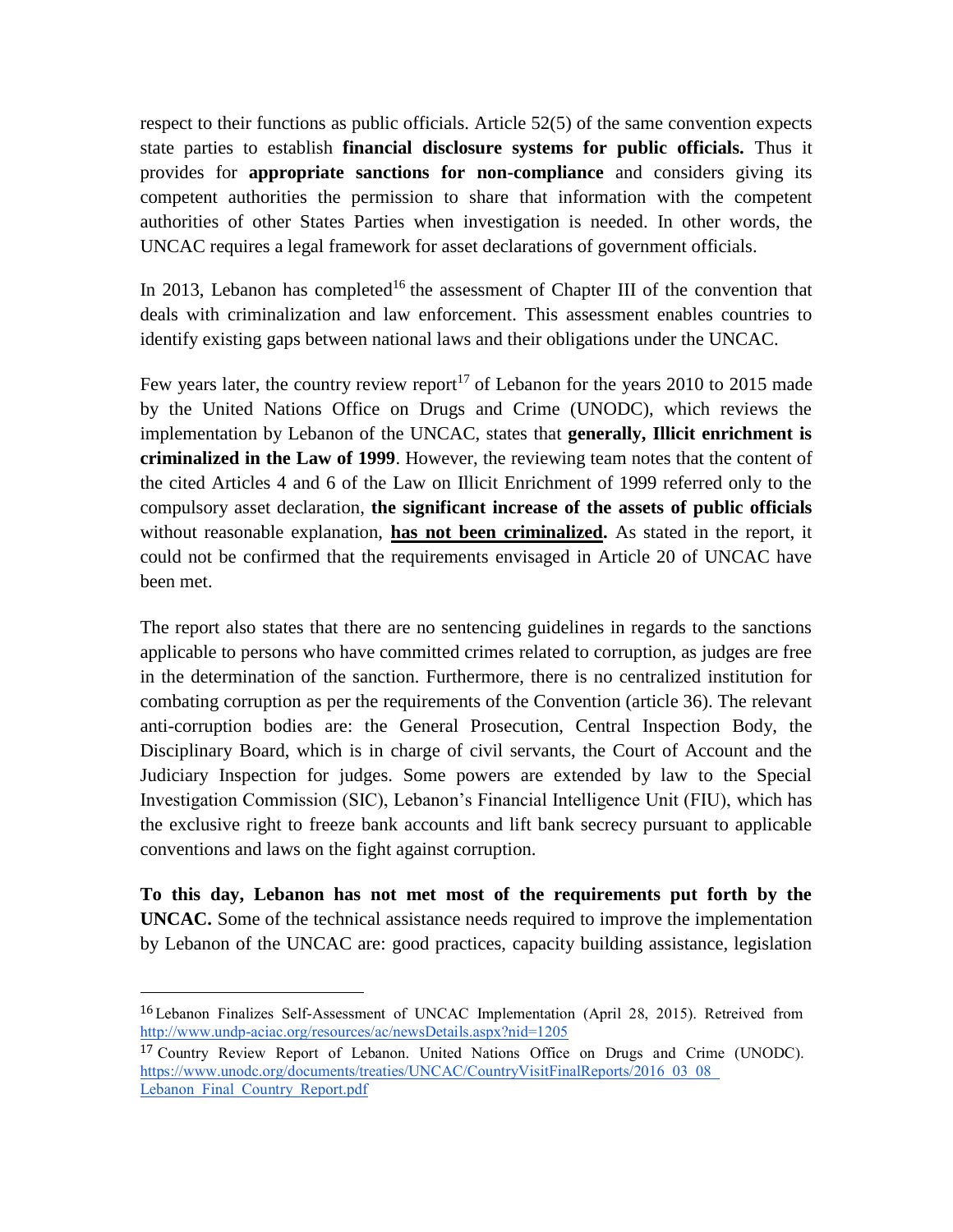drafting with regard to most articles of chapter III, and the establishment of a Model legislation for the management of seized and confiscated assets. It is clearly recommended that Lebanon should consider criminalizing illicit enrichment in accordance with Article 20 of the Convention.

# **10 KEY CONSIDERATIONS AND INTERNATIONAL PRINCIPLES IN ASSET DISCLOSURE SYSTEMS**

According to the World Bank, asset declaration systems vary from one country to another. There is no ideal best-practice system that will achieve the best result. Despite these variations and based on the above-mentioned International Standards and previous LTA publications<sup>18</sup>, key considerations and principles have been identified as necessary for an effective asset disclosure system. They are summarized as follows:

#### **I. LEGAL FRAMEWORK**

 $\overline{a}$ 

Asset declarations are usually regulated by a law that serves as accountability and anticorruption tools. It helps prevent officials from taking decisions during their tenure that overlap with their personal interests and serve their private gain. Therefore, it is imperative to have a Legal Framework aiming for both the detection of Illicit Enrichment and Conflict of Interest.

# **II. COVERAGE OF PUBLIC OFFICIALS**

The categories of covered public officials and public sector employees who are considered as public officials vary between countries. Asset declarations should be targeted at senior leaders and every person in positions at-risk for significant conflicts of interest or for illicit enrichment. These positions include: members of parliament (MPs), ministers, senior and political executives, judges at all court levels, other special categories of officials (special advisers, deputies, prime ministers and others). The asset declarations should also cover other individuals who are related to them, like spouses, household members, children and other family members. The reasons for requesting this information are to prevent public officials from hiding their income and assets under the

<sup>18</sup> Transparency International, ASSET DECLARATIONS IN LEBANON ILLICIT ENRICHMENT AND CONFLICTS OF INTEREST OF PUBLIC OFFICIALS (Sweden, Transparency International, 2015).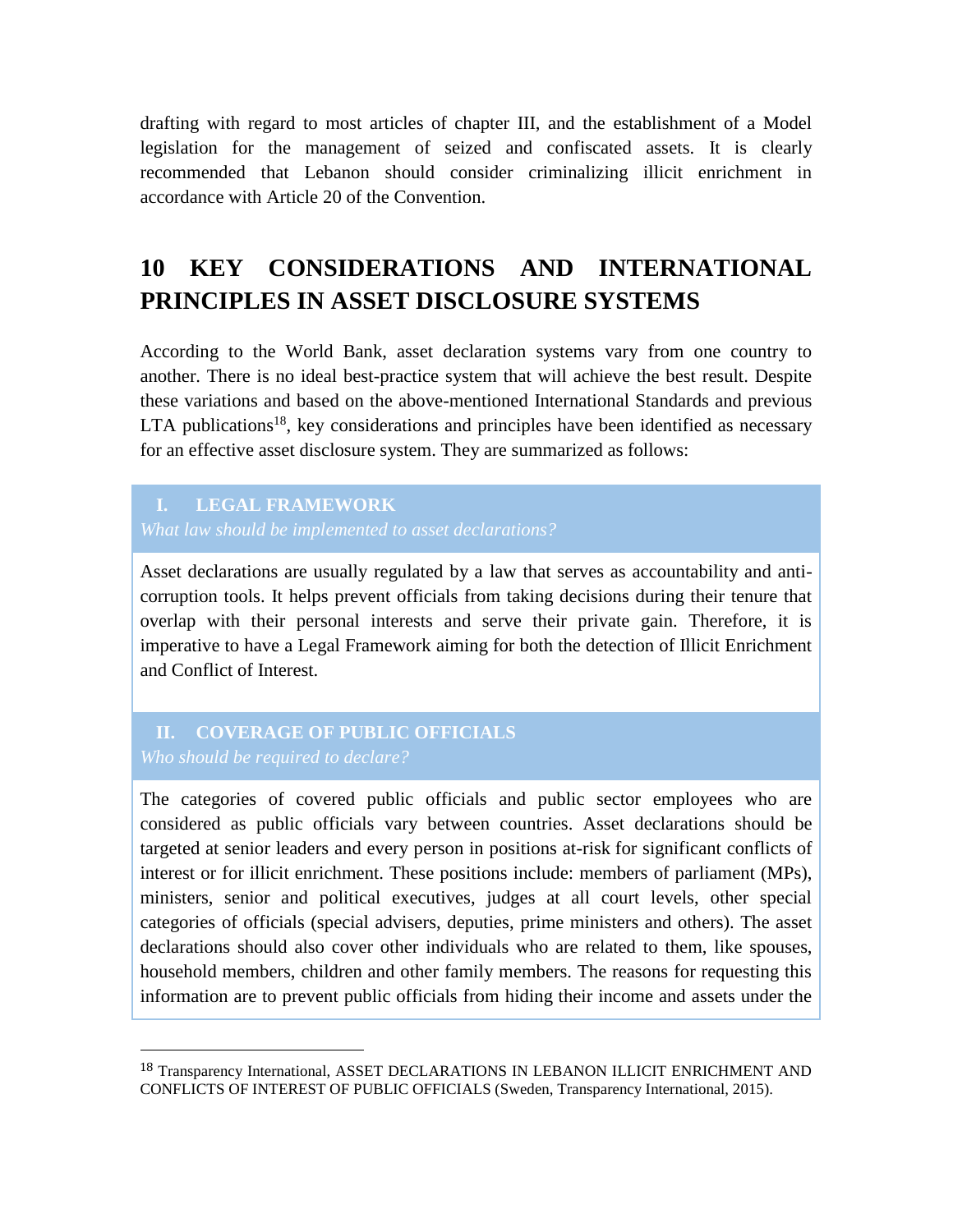names of their relatives hence preventing any conflict of interest.

# **III. CONTENT OF DECLARATIONS AND FORMS**

The declarations content should contain information that provides a complete picture of the person's wealth and personal finances. It includes incomes from all sources, movable and immovable assets (houses, vehicles, jewelry, fine art, etc.), financial assets (bank accounts, stocks and bonds), expenses, pecuniary and non-pecuniary interests, debts owed and gifts. Some countries require the disclosure of assets when they amount to above a certain value (for example, Canadian parliamentarians need to only list assets greater than C\$10,000). Other disclosed information is used to monitor Conflict of Interest, like revealing any source of income from employment or a profession such as ownership interests in firms, in addition to corporate board membership or directorship, whether paid or unpaid.

Public officials are required to file electronic forms in an increasing number of countries while paper forms are still used in many other systems. The advantage of an electronic declaration is that information can be directly entered into a database. Thus making the amendments and comparisons of information a lot easier to access.

# **IV. SUBMISSION OF DECLARATIONS AND FREQUENCY**

There are different time schedule in declarations. The most common pattern is upon assuming duties (which allows the detection of any accumulated wealth that might occur in the course of exercising the public function), then annually, and finally upon leaving duties. Another pattern requires filers to update their submission during the office tenure when there is a "significant" change in their wealth value, thus immediately preventing any conflict of interest. Other systems require less frequent submission; declarations are submitted upon taking and leaving office, which is usually found when declarations are non-public. Some countries have laws that combine one or more declarations frequencies.

**V. COLLECTION AND ARCHIVING**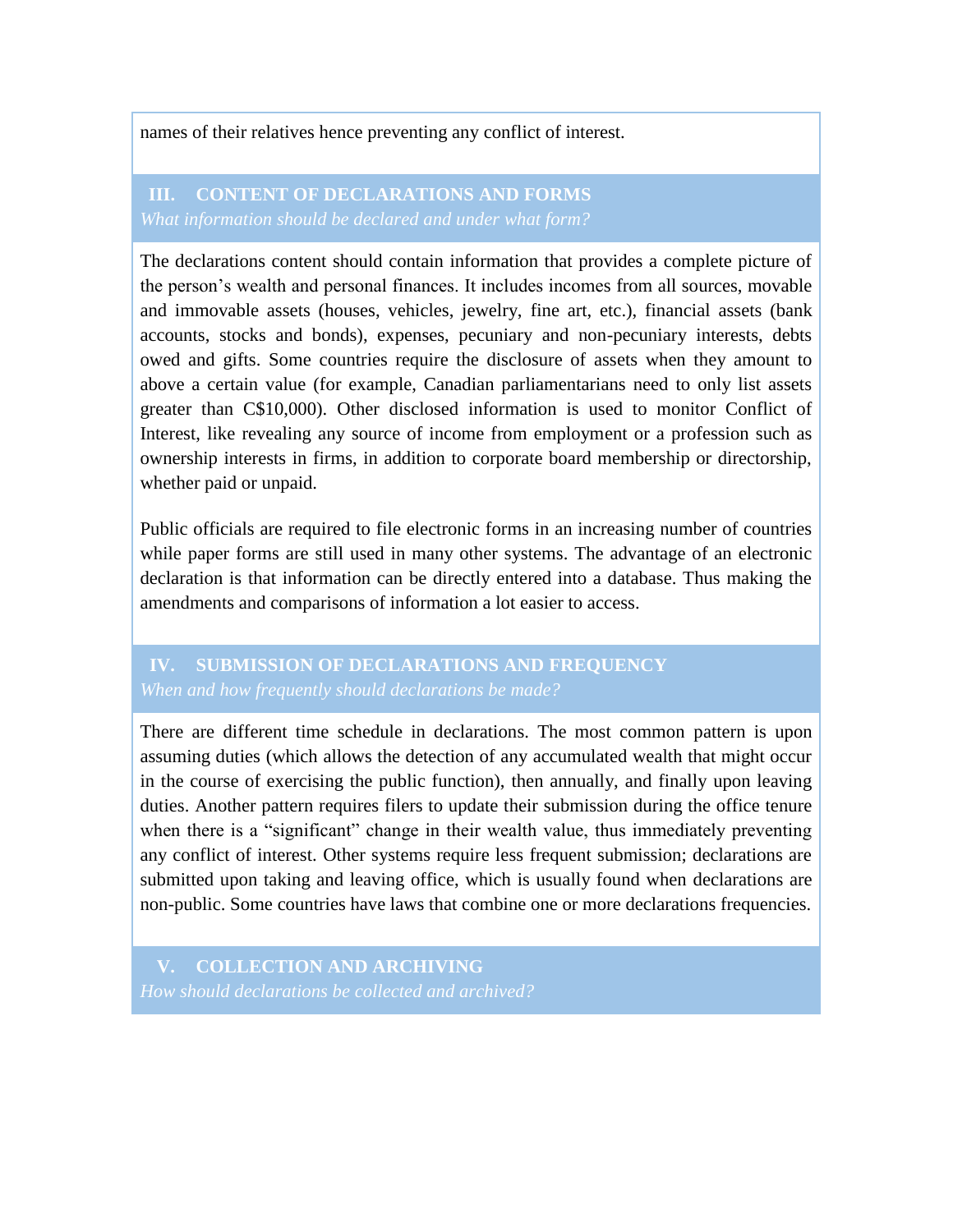The collection of declarations can be executed in 2 methods<sup>19</sup>. It could be in a centralized way where a single body collects all declarations; or a decentralized one and in this case, public officials submit their declarations to the entity where they work or their direct superior body. Some systems use both methods. To prevent conflict of interest, a decentralized system is usually more effective since direct supervisors are already aware of the public official's personal interest and how it could be used for their personal gain. Whilst a centralized system could be more practical to monitor Illicit Enrichment knowing that financial auditing are performed in a general manner regardless of the institution in which the public official is working. The ideal would be to opt for both methods.

Declarations should be archived, kept as references and shouldn't be destroyed before being compared to the initial declarations.

# **VI. VERIFICATION**

 $\overline{a}$ 

If public officials know that no entity will verify the submission of their declarations or that the information declared will most probably never be verified, they will most likely in their turn, take this task very lightly or they might even present useless or inaccurate information. The whole system would lose its integrity and will become purposeless. For this cause, the verification of the submission, completeness and accuracy of declarations is of great importance. All statements submitted by officials must be verified while focusing on the most senior officials. Moreover, declarations should be chosen randomly and by risk criteria and be subject to a financial audit. On a side note, some systems provide the possibility for public officials to rectify information in their statements, sometimes subject to a deadline.

#### **VII. CONTROLLING BODY & INTERAGENCY COLLABORATION** *How should declarations be controlled?*

The effectiveness of asset declaration systems depends on an independent controlling body and interagency collaboration. The controlling institutions should have access to all kinds of data, whether public or individually provided. For example, it should have the

<sup>19</sup>Income and assets declarations: Issues to consider in developing a disclosure regime. Richard Messick. :U4 Issue (2009). Retrieved from

[https://www.academia.edu/23102068/Income\\_and\\_assets\\_declarations\\_Issues\\_to\\_consider\\_in\\_developing\\_](https://www.academia.edu/23102068/Income_and_assets_declarations_Issues_to_consider_in_developing_a_disclosure_regime?auto=download) a disclosure regime?auto=download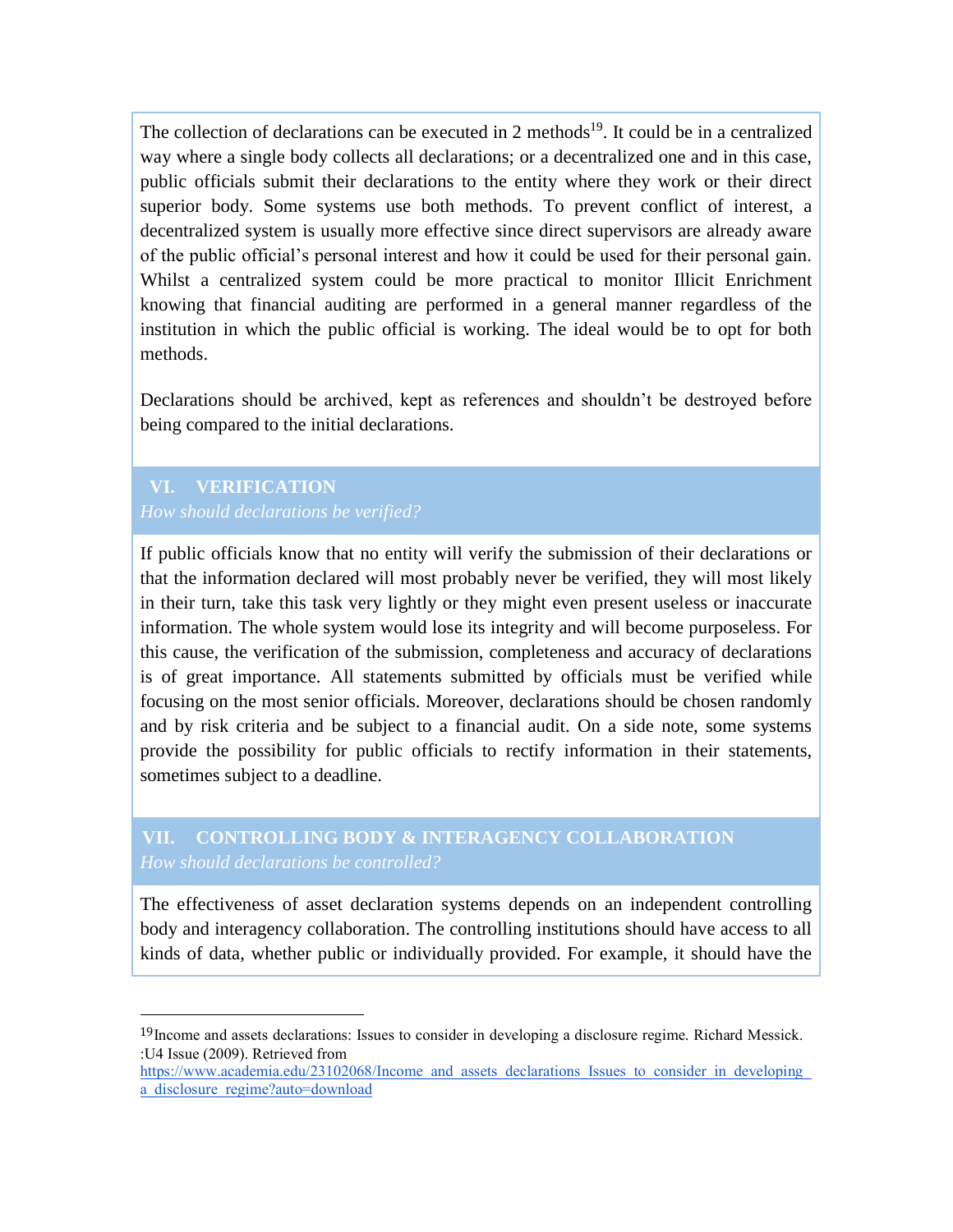option to inspect assets on a case-by-case basis and to have access to every public official's bank information. Interagency collaboration relies on the cooperation provided by police units, financial intelligence units in order to investigate cases. The engagement of the tax administration would also play a crucial part in monitoring wealth and detecting Illicit Enrichment. An independent, anti-corruption oversight body should have the capacity to receive corruption allegations, investigate them, take enforcement and preventive actions and implement anti-corruption strategies.

#### **VIII. SANCTIONS**

Drafting appropriate and enforced sanctions is a necessary tool to ensure public officials' compliance with the requirements of declarations. Failure to comply with declaration rules or incomplete or late declarations should lead to penalties and disciplinary measures. Criminal sanctions should be imposed to more severe actions such as filing false information intentionally. Sanctions should also be applied to every public servant, including the elected officials, given that everyone is equally regarded by the law.

#### **IX. PUBLIC ACCESS TO DECLARATIONS AND CIVIL SOCIETY** *Should declarations be made available to the public?*

**Corruption is better fought** when the information provided in declarations is **made available for public scrutiny**. Instead of adhering to the principle of confidentiality, a minimum right to privacy can be granted. Disclosed information can be limited. The controlling body's activities, investigations and reports should be published as well. This would allow citizens to make the right decisions at the ballot box. The electronic form of declarations would make it easier for media and civil society to fight corruption and hold officials liable.

#### **X. EVALUATION**

Asking public officials to declare their wealth and assets is not costless<sup>20</sup>. The budget should be stable and sufficient in order to ensure proper staffing and functioning of the system. Therefore, asset and wealth declarations systems should be evaluated regularly. A number of factors should be taken into consideration for the evaluation process. Such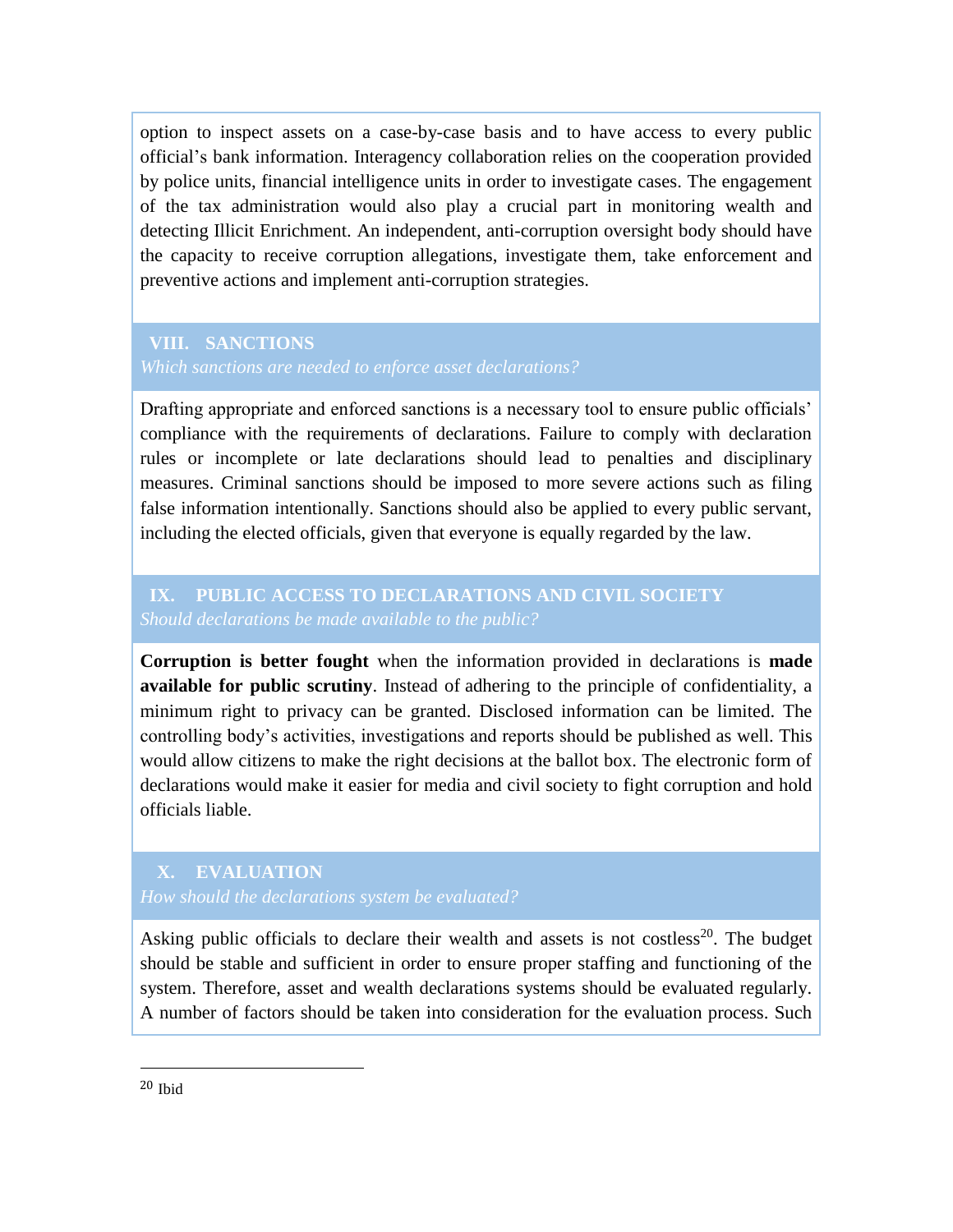factors include the level of compliance with requirements to the submission of asset declarations and disciplinary actions or criminal investigations that have been made based on information provided in declarations.

# **LEBANESE ILLICIT ENRICHMENT LAW NO. 154/1999**

## **LEGAL FRAMEWORK**

Illicit enrichment provisions in Lebanon were first issued by Legislative Decree no. 38 of 2/18/1953 and the law of 4/14/1954. In 1999, both laws were replaced by the "Illicit Enrichment" law no. 154/1999 of 12/27/1999 ("Law no.154/1999"). The draft law of 2009 is currently under review.

Law no.154/1999 generally criminalizes Illicit Enrichment with the basic duty for public officials to disclose their assets. But ever since its first issuance, **no charges of Illicit Enrichment were ever brought against any public official,** although many of their enrichment aspects are mostly illegally made. The only exception might be the lawsuit alleging illicit enrichment charged by Public Prosecutor of Mount Lebanon against a former Prime Minister for illegitimate gains<sup>21</sup>. Filed in 2019, this lawsuit is still ongoing.

After ratifying the UNCAC, Lebanon declared that it has fully implemented the provision of Article 20, Chapter III of the Convention in relation to illicit enrichment. But as stated in the above chapter, the reviewing team of the UNODC found that **the significant increase of the assets of public officials,** without reasonable explanation, **has not been criminalized.** This creates a major loophole in the law. Although Lebanon was considering the criminalization of the said provision, it acknowledged  $22$  that it has deficiency of existing normative measures, specificity in its legal system, limited capacity and resources for its execution.

On a side note, Law no.154/1999 focuses on detecting Illicit Enrichment without mentioning any provision on declarations in regards to conflict of interest thus creating another loophole in the system.

 $21$ Mikati, Bank Audi deny charges of 'illegitimate enrichment'. The Daily Star (October 24, 2019). Retrieved from: [http://www.dailystar.com.lb/Business/Local/2019/Oct-24/494197-mikati-bank-audi-deny](http://www.dailystar.com.lb/Business/Local/2019/Oct-24/494197-mikati-bank-audi-deny-charges-of-illegitimate-enrichment.ashx)[charges-of-illegitimate-enrichment.ashx](http://www.dailystar.com.lb/Business/Local/2019/Oct-24/494197-mikati-bank-audi-deny-charges-of-illegitimate-enrichment.ashx)

 $22$  Supra note 17 (p.41)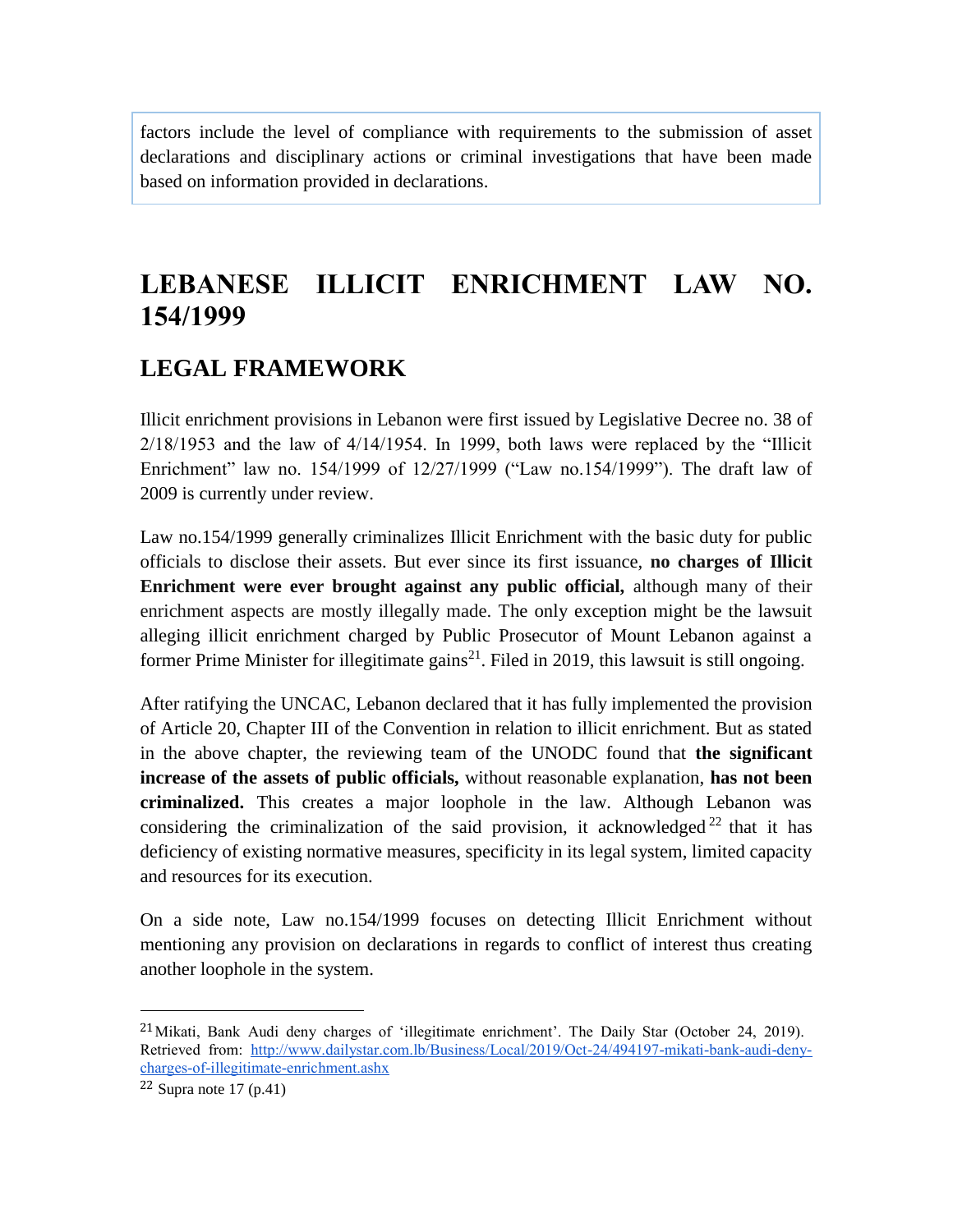#### Amendments in the Current Draft Law of 2009

- The Lebanese Council of Ministers had approved on June 18, 2009 the amended draft law<sup>23</sup> of illicit enrichment of law No. 154 of 1999. The draft law was referred on July 3, 2009 to the parliament. The Parliamentary Committee on Administration and Justice is currently reviewing the draft.
- Illicit enrichment is defined in conformity of Article 20 Chapter III of the UNCAC. This allows the significant increase of the assets of public officials, without reasonable explanation, **to be criminalized.**
- Illicit enrichment is defined as "any doubling or more of the financial disclosure **during any five consecutive years** during the job". The "five consecutive years" term may lead to unfairness and confusion knowing that Members of the Parliament are elected to a **four-year term**. 24

# **COVERAGE OF PUBLIC OFFICIALS**

l

The provisions of article 4 and 5 of Law no.154/1999 enumerate the categories of people who are required to submit declarations of their wealth and assets. It includes all judges and all employees of the third category or equivalent; controllers and auditors at the Ministry of Finance and employees of the Customs, all public service providers, head of directorates and heads of general directorates, government officials such as ministers and the President and all members of parliament.

The law includes family members more particularly spouses and minor children, but it excludes the teaching staff of the Lebanese University and public schools.

Do the provisions of articles 4 and 5 of Law no.154/1999 cover a range that is wide enough to fight corruption and detect illicit enrichment? The declaration obligation shouldn't be excluding any entity such as teachers working in official institutions. It should also cover private entities and individuals who provide public services through outsourcing and procurement.

On another note, corrupt officials usually tend to hide their assets under the names of their relatives or third persons, which are outside the range of spouses and minor children. In similar cases, the detection of illegal gains can be achieved through tax

<sup>&</sup>lt;sup>23</sup>Illicit Enrichment Amended Draft Law. UNDP. Anti-Corruption news (3 July 2009). Retrieved from: <http://www.undp-aciac.org/resources/ac/newsDetails.aspx?nid=914>

<sup>24</sup>Illicit Enrichment Law" session by Judge Rana Akoum. Lebanese Transparent Association Seminar (26 " (January, 2020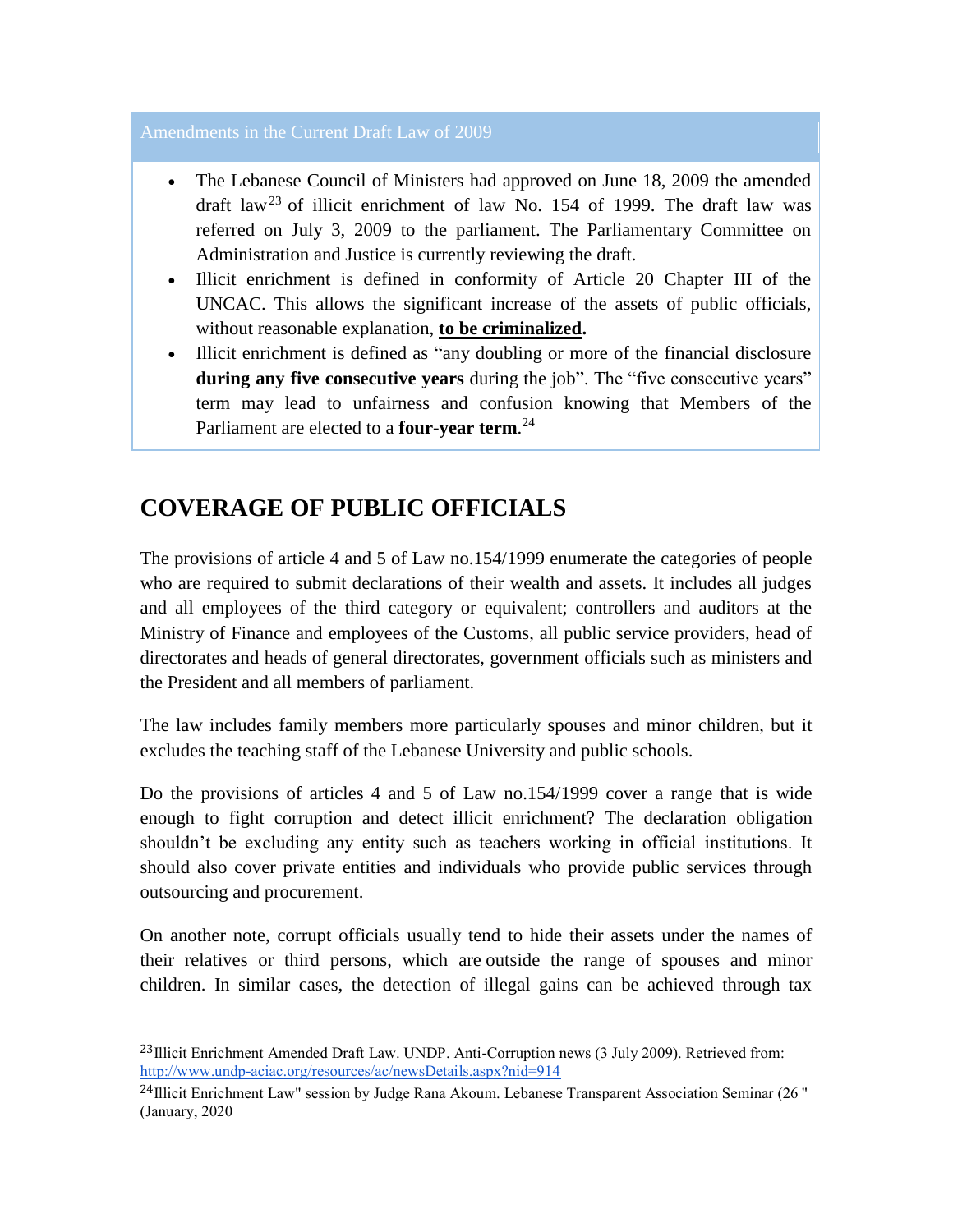systems and inter-agency cooperation without burdening the declaration system with additional number of people who are not in the public sector.

Amendments in the Current Draft Law of 2009

- Allow the seizure of third parties' monetary belongings in certain circumstances whilst taking into consideration people of goodwill.
- The definition of public employee is broader.
- The range of public officials remains the same and teaching staff is excluded.

# **CONTENT OF DECLARATIONS AND FORMS**

Article 4(6) of Law no.154/1999 requires declarations to contain the movable and immovable funds owned by the filer, their spouses, and their minor children. Declarations are filed based on a template, which is annexed to the Law no.154/1999, as per the same Article. The template lists the assets and wealth that should be contained as follows:

- "Movable and immovable funds owned by them, their spouse, and their minor children along with the number of each real estate and the real estate zone.
- The movable property they own.
- All and any financial receivables and contracts."

The requested information above could be subject to a broad interpretation specifically when compared to a following sheet. Other essential information is not listed (i.e. inheritance assets, which is the most common excuse to be given when asked about a sudden increase in wealth). A more detailed and clear template would be more effective for comparison purposes and for more accurate declarations. When figures are clear, the origin of big financial increases can't be debatable or argumentative; it's either legal or illegal. In other words, the filer won't be able to lie or find an escape justifying the increase.

Ideally, the declaration template should include salaries, rental income, given and received loans, gifts, financial bank accounts inside and outside of the country, owned vehicles, houses, jewelry, etc. It should also include information that monitors conflict of interest. For example, a judge shouldn't preside over a trial when one of the parties is a company which he owns shares in. As another example, when a member of the parliament declares owning a real estate in a particular city, any decision taken by him or unusual work established in that city, could be suspicious.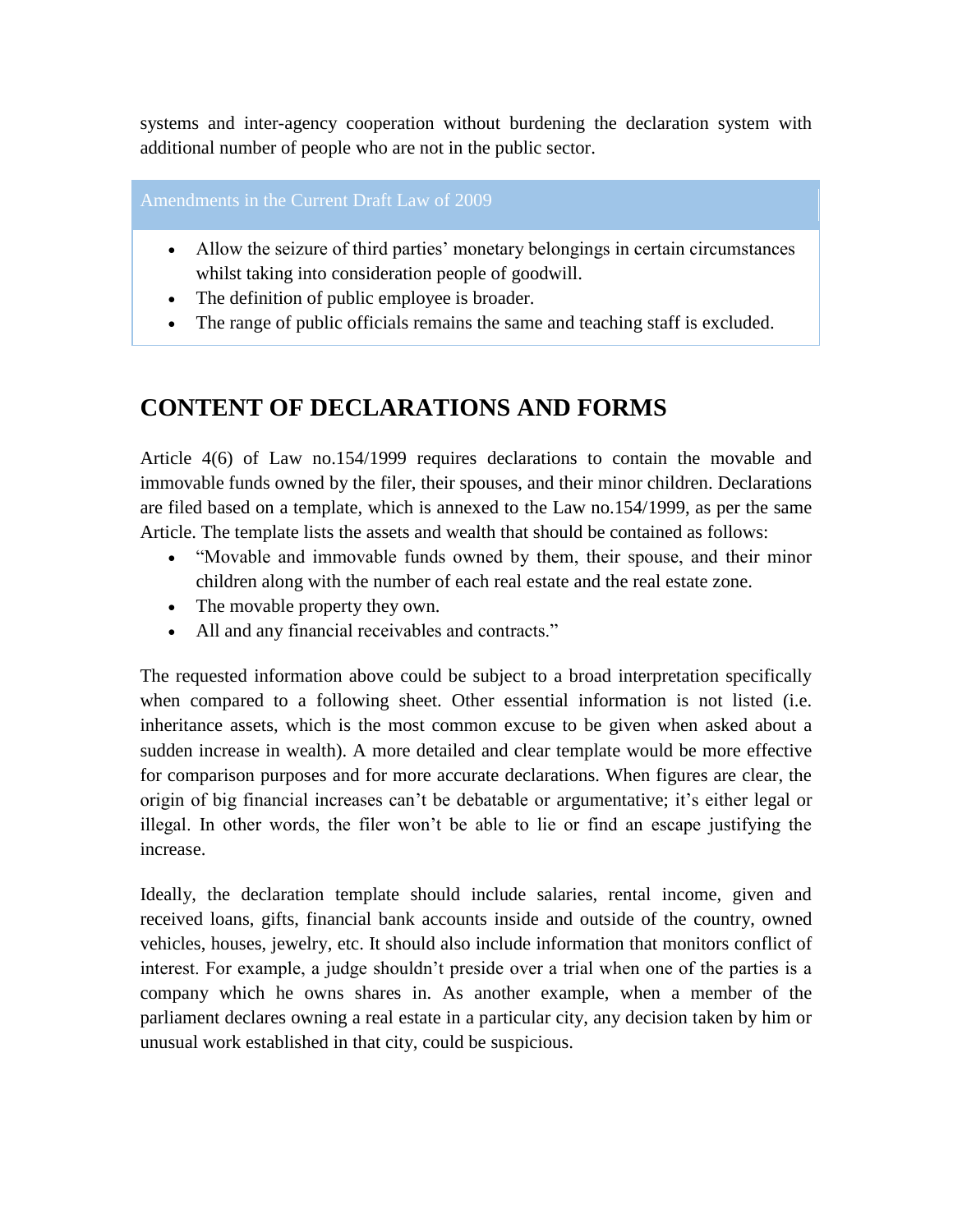It is worth mentioning that public officials cannot hide behind banking secrecy. The provisions of Law no.44/2015 fight money laundering in cases of public funds embezzlement, illicit enrichment and corruption<sup>25</sup>. A special investigation commission initiated before Banque Du Liban can lift the banking secrecy in Lebanon to be able to investigate suspicious accounts. This commission can also trace funds that have been "hidden" in bank accounts outside of Lebanon.

#### Amendments in the Current Draft Law of 2009

 $\overline{a}$ 

- Declarations should include the full patrimony and a complete statement of financial disclosure (including financial wealth owned inside and outside of Lebanon).
- The National Anti-Corruption Commission will provide the declaration forms.

## **SUBMISSION OF DECLARATIONS AND FREQUENCY**

As per the provision of Article 4 of Law no.154/1999, public officials are required to submit their declarations upon their commencement of work. This declaration should state the movable and immovable funds owned by them, their spouses and their minor children. It should also be signed. Article 6 of the same law reads, "The declaration stipulated in Paragraphs (1) and (2) of Article 4 of this law is considered one of the conditions for undertaking public service. It targets the President of the Republic, the President of the Parliament, members of the Parliament, the President of the Council of Ministers, and ministers." The problem remains with the absence of a controlling body and the fragile administration capacities to handle thousands of declarations in paper form (more than 76,000<sup>26</sup> declarations were collected in 2016).

Public officials are more likely to submit the declaration when assuming office for having to present a set of documents for bureaucracy purposes. On the other hand, **elected officials like members of parliaments, might assume position and leave without submitting any declaration**.

Law no.154/1999 didn't mention in its provisions how frequently declarations must be amended or submitted during the tenure of public officials. In Lebanon, public officials

<sup>&</sup>lt;sup>25</sup>Recovering stolen public funds, a priority for demonstrators. An-nahar. (11 November, 2019). Retrieved from[: https://en.annahar.com/article/1066338-recovering-stolen-public-funds-a-priority-for-demonstrators](https://en.annahar.com/article/1066338-recovering-stolen-public-funds-a-priority-for-demonstrators) 26 The Illicit Enrichment Law, a lie that scuffs lies. (2019) (Arabic). Retrieved from: <https://www.alsadaranews.com/lebanon/news138377.html>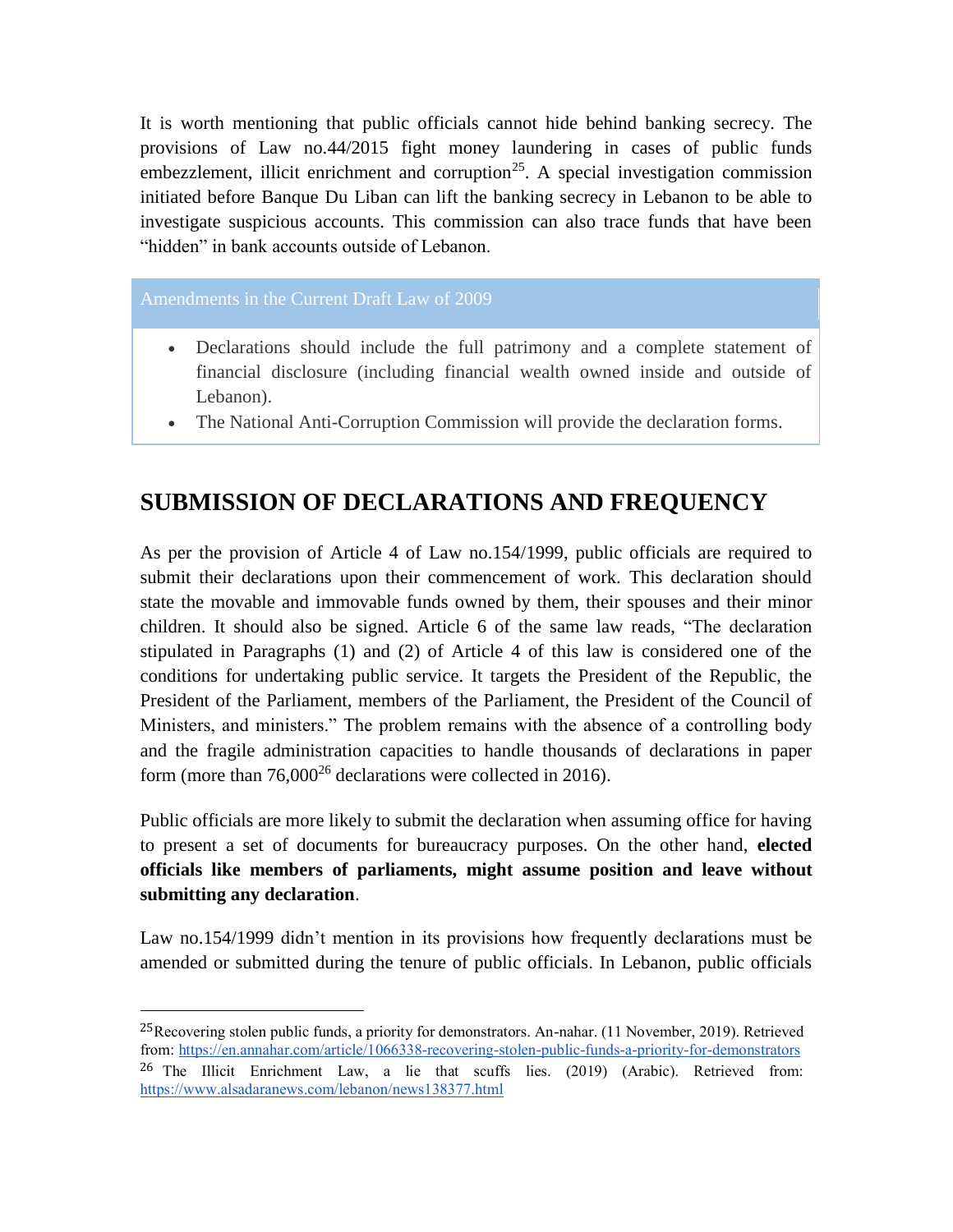usually keep their positions until the age of retirement, which is set at 64 years old as per the Lebanese Labor Law. This means that employees are likely to keep the same job for more than 30 years. In a corrupt country like Lebanon and without any supervision or monitoring of their wealth, they could gather illegal fortunes. Therefore, periodical submissions of updated declarations would prevent illegal accumulations of wealth by public officials. In most countries, the update of declarations is done annually.

#### Amendments in the Current Draft Law of 2009

- Any judge or employee who fails to submit the declaration within a month of being asked to will be considered as resigned.
- Elected officials are asked to submit declarations when re-elected.
- Public officials, who do not produce evidence of submitting the second financial declaration upon termination of his duties, will not receive any indemnity, pension or end of service compensation.
- Declarations should be updated and submitted periodically every 3 years during time in office.
- Declaration forms should be submitted to the National Anti-Corruption Commission and the board of the latter should submit their declarations to the secretariat of the parliament.
- The Amendment also mentions that Declarations should be submitted **within 2 months** upon assuming duties. **The submission must remain as is, upon commencement of the work.**

# **COLLECTION AND ARCHIVING**

Article 5 of Law no. 154/1999 defines 11 entities, which collect the declarations from public officials upon assuming their duties. A subsequent deposition of these declarations could be at the Central Bank of Lebanon, as per the provision of Article 5 that reads: "The above mentioned competent authorities shall retain the declarations at Banque du Liban (which shall function as a central depository) by the end of the specified time limit in each case." With the absence of a controlling body, these **collected envelopes** might **never be opened**.

Law no.154/1999 does not stipulate any provision on the archiving of declarations. This issue could be **resolved** with an **electronic declaration system** given the spread of Internet use. Amongst the advantages of using technology, there is the possibility of storing declared information for decades.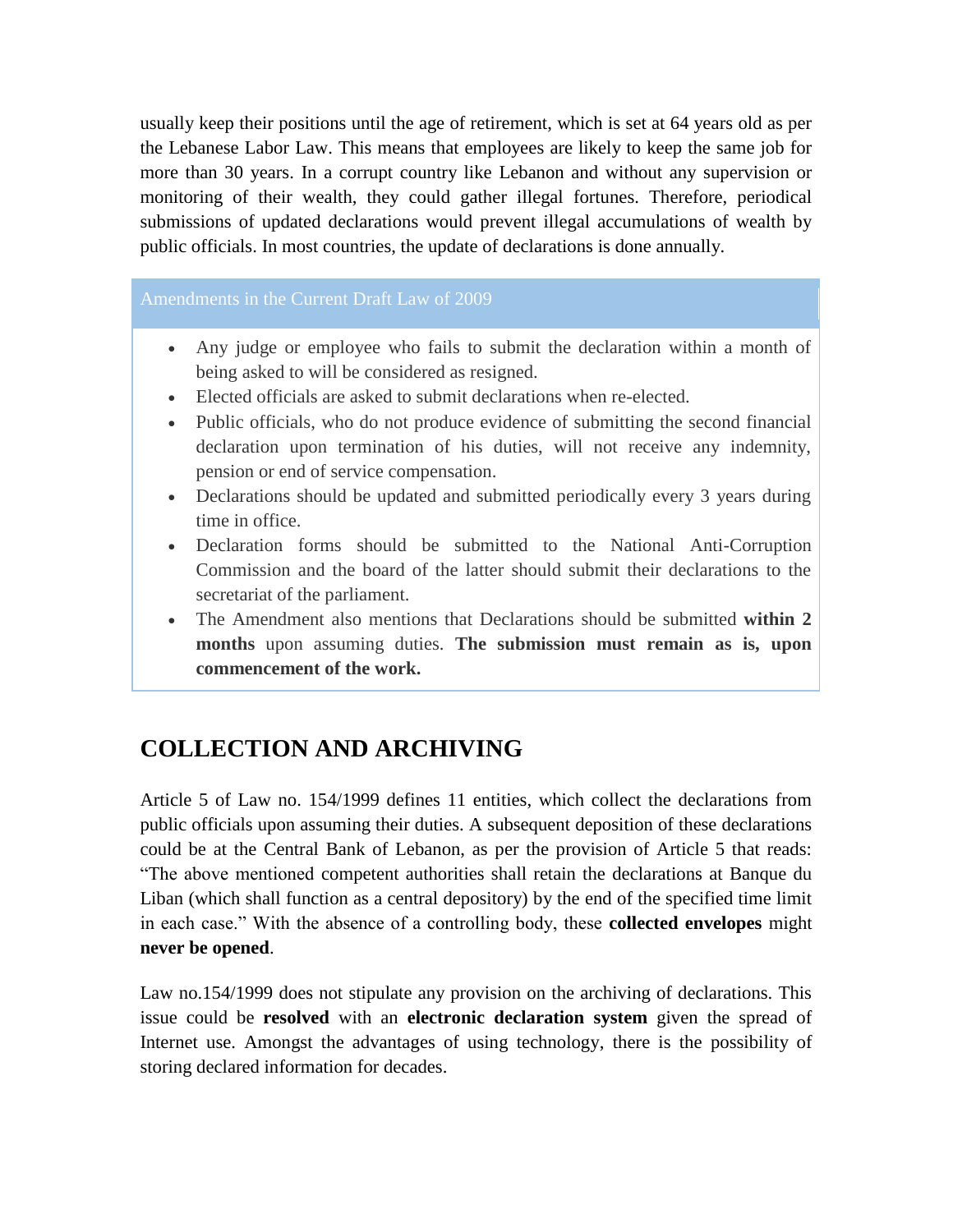#### Amendments in the Current Draft Law of 2009

- The National Anti-Corruption Commission will conduct the collection of declarations. (Lebanon seems to be opting for a centralized method).
- **Declarations remain confidential.**

## **VERIFICATION**

Without the proper verification, the integrity of a declaration system would be lost. There is no purpose in declaring asset information if it won't be verified. The verification of information could be made randomly or on risk-base cases. Sometimes both methods could be used.

In Lebanon, with the absence of a controlling body, the verification task remains inapplicable. On a smaller scale, head of departments receive the envelopes from newly employed public officials. The latters can't verify that the templates have been correctly and entirely filled, and won't be able to identify any potential conflict of interest, because the envelopes are sealed. As per Article 4(5) of Law no.154/1999, "the declaration shall be submitted inside a **confidential** envelope, **closed** and signed (...)".

The absence of verification creates an additional loophole is the system. A public official, knowing that these envelopes won't be opened, could simply submit false information or declare big financial amounts that he doesn't own yet. The corrupt system is already known amongst citizens. Getting a job in some particular public entities is considered, to some, a lottery win!

To detect illicit enrichment and identify possible conflicts of interests, the controlling body shouldn't only ensure that public officials are submitting their declarations, but should also verify the accuracy of the information. Legislators have to include a methodology to the procedure of content examination and verification.

#### Amendments in the Current Draft Law of 2009

- Declarations will be submitted to The National Anti-Corruption Commission against receipts. This will allow tracing submission compliance and taking the necessary measures against defaulters in considering them as resigned.
- The Commission will send yearly reminders for the update and resubmission of declarations.
- A verification procedure on declarations content is missing.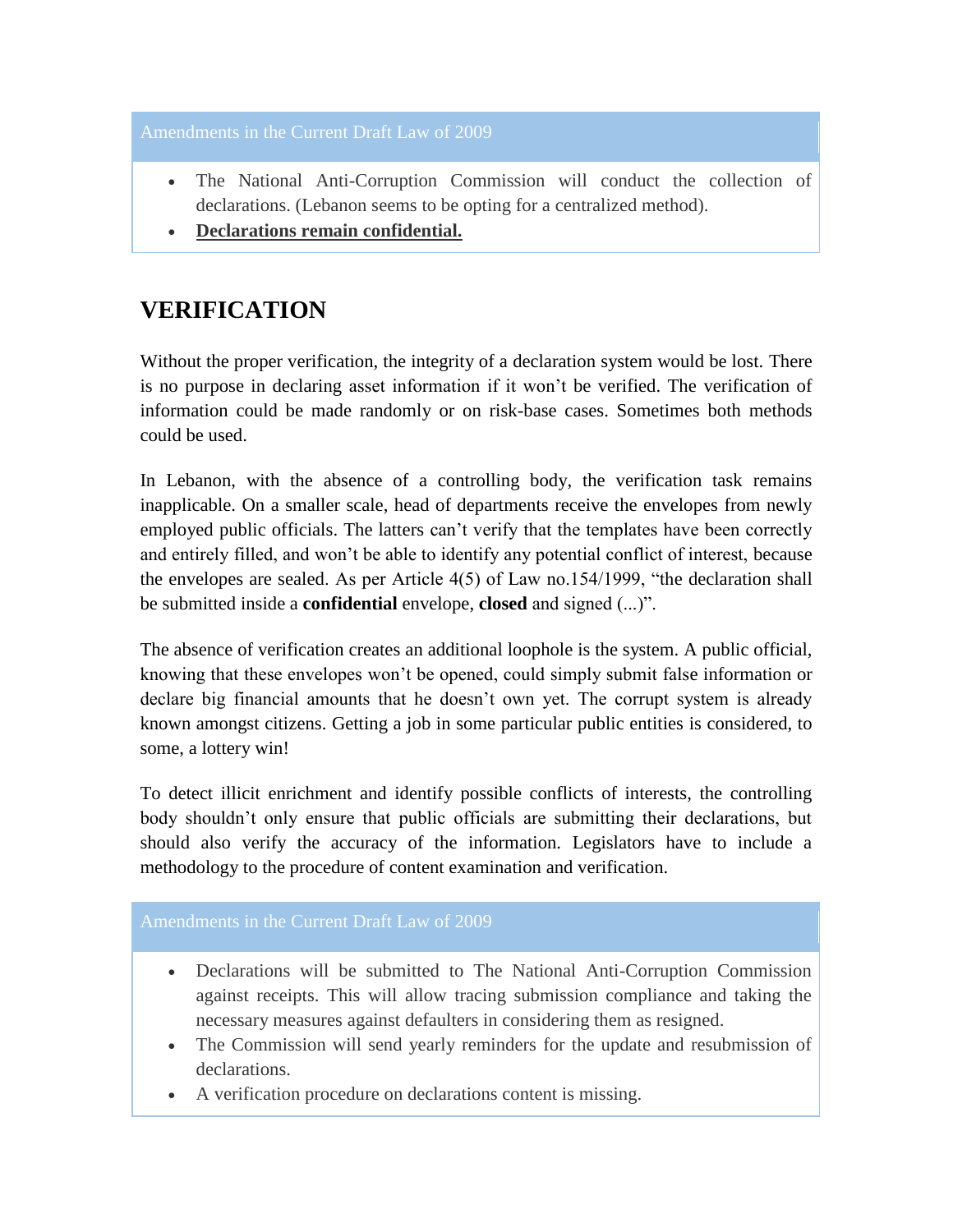# **CONTROLLING BODY & INTERAGENCY COLLABORATION**

There is **no controlling body on declarations** in Lebanon. The only oversight that takes place is on declarations submission by the 11 above-mentioned entities. An effective controlling body needs budgetary and resource support. This includes staff with competency and experience. The interagency collaboration also plays an essential part in the process. Tax administration, the real estate register, other public registers and financial control bodies should be involved given that wealth monitoring is one of the main purposes of the declarations system.

On another hand, to be able to check declarations' accuracy, the controlling body should have access to external sources of data from state databases. Without these sources, the controlling body will need to focus greatly on public officials' lifestyle checks. In such cases, public complaints could trigger the interest of the controlling body in reviewing the reasons for their allegations and eventually start an investigation. A neutral media, civil society and non-profit organizations with an interest in anti-corruption could increase the effectiveness of this tactic.

#### Amendments in the Current Draft Law of 2009

• The National Anti-Corruption Commission will have the role of a controlling body with certain authorities. It will have the same powers given to the Public Prosecution in filing complaints against fraudulent public officials.

# **SANCTIONS**

Article 10(1) of the Law no.154/1999 states that: "Any aggrieved person is entitled to submit a written complaint signed by them to the Public Prosecution or directly to the First Investigative Judge in Beirut." And as per the Lebanese Criminal Procedure Law, **the plaintiff must have the requisite standing and status** in his application, otherwise it is not accepted. Noting that filing complaints in the matter of public money, having the requisite standing can hardly be proven<sup>27</sup>.

Article 10(2) reads, "The plaintiff shall submit a bank guarantee in the amount of **25 million Lebanese pounds**." Additionally, as per Article 15, if the plaintiff is found to be

<sup>27</sup> Supra note 17.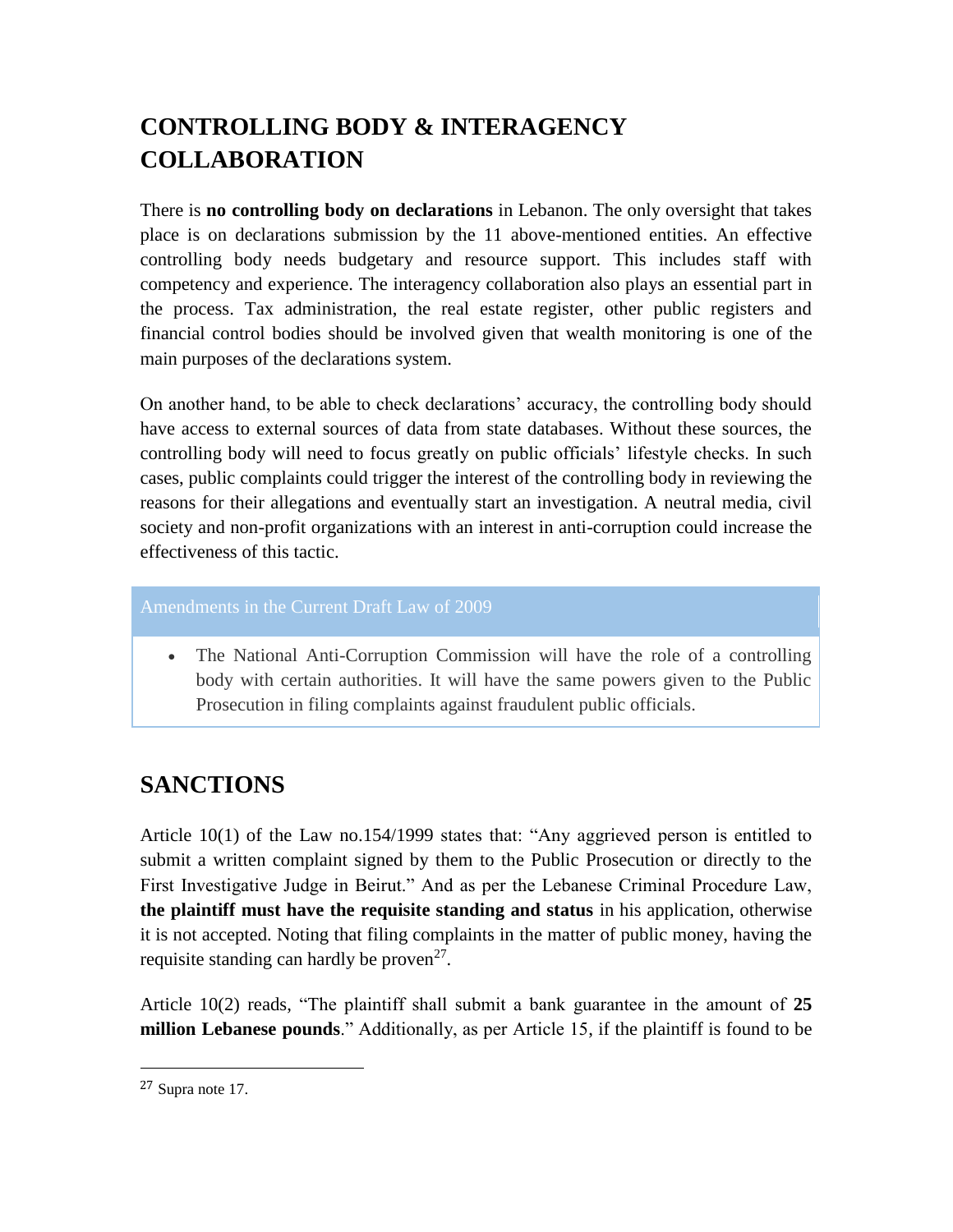"in bad faith", he can be subject to imprisonment and/or a fine amounting not less than **200 million Lebanese pounds**. This amount is equal to 296 times the current minimum wages (675,000 Lebanese pounds), and to 667 times the minimum wages when the law was amended in 1999. The plaintiff could also be sentenced to pay a compensation for the damages the defendant suffered as a result of the complaint. **In other words, filing a complaint of Illicit Enrichment is practically impossible**. To this day, no citizen has ever filed any complaint.

On the other hand, the law allows the Public Prosecution and the Investigative Judge to file a complaint without a bank guarantee. But in consistency with Article 12 of Law no.154/1999, the complaint would be based only on "presumption"; And as per the Lebanese Criminal Code, **presumption is not sufficient for prosecution nor for conviction<sup>28</sup>** . In Law no.154/1999, only a provision on temporary seizure is mentioned (as per Article 13).

This being said, sanctions in Law no.154/1999 are based on statutory dismissal and criminal offences. They are applied for:

- **False data submission** in asset declarations, as per Article 6(4) of Law no. 154/1999 (which refer to Article 462 of the Lebanese Criminal Code).
- **Failure to submit** asset declarations, as per Article 6(2 and 3) of Law no. 154/1999.
- **Breach of confidentiality** of asset declarations, as per Article 7 of Law no.154/1999 (which refers to Article 579 of the Lebanese Criminal Code).
- **False accusation** of illicit enrichment as mentioned above, as per article 15 of Law no.154/1999.

Amendments in the Current Draft Law of 2009

- Illicit enrichment is defined in conformity of Article 20 Chapter III of the UNCAC. This allows the significant increase of the assets of public officials, without reasonable explanation, **to be criminalized.** Sanctions are therefore applied (imprisonment, seizure of assets, fine penalties amounting from 30 to 200 times the minimum wages and recovery of stolen assets).
- The National Anti-Corruption Commission can file a complaint without any guarantee.
- Public officials proven guilty of illicit enrichment are sentenced to imprisonment

<sup>28</sup> Supra note 24.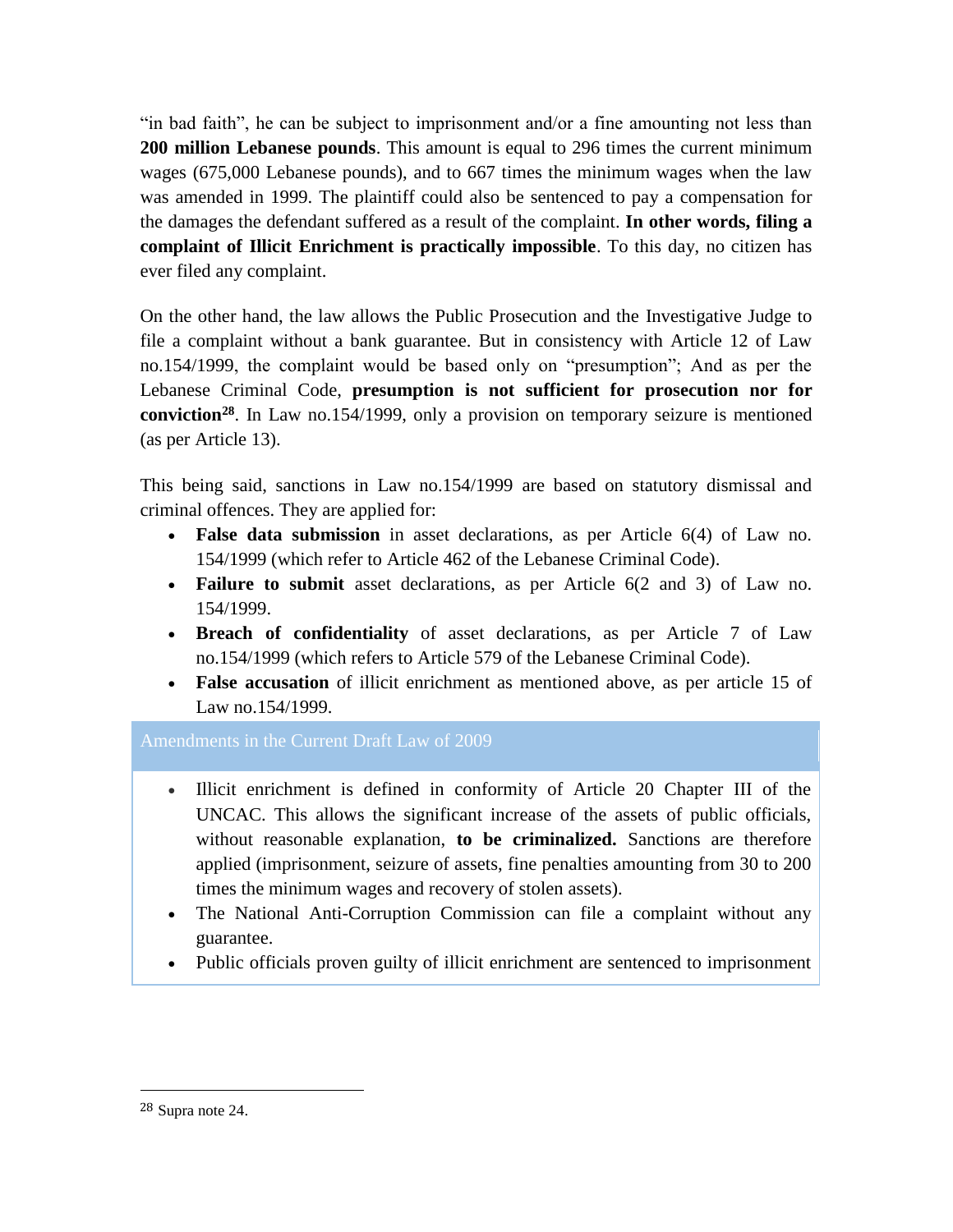and a fine.

 **Partners in crime, lender of the perpetrator's name and people who encouraged such act are not sanctioned. In the case of death, inheritors are not prosecuted.<sup>29</sup>**

# **PUBLIC ACCESS TO DECLARATIONS AND CIVIL SOCIETY**

In Lebanon, asset and wealth declarations remain **protected by confidentiality** (as per Article 7 of Law no.154/1999). Any violator is subject to sanctions as per the same Article, which reads, "Violators shall be punished by the penalty stipulated in Article 579 of the Penal Code. The competent judicial authority is entitled to view the declarations if prosecution occurs." As per Article 579 of the Lebanese Penal Code, the violator will be punishable by detention and subject to a fine.

While the controlling body has access to state databases, the public does not, which increases their attention to the bureaucrats' way of life and can allow them to detect a sudden wealth growth. As per the OECD, the efficacy of asset and wealth disclosure systems is related to its access by the public, making it a collaborator in capturing office abuse. In addition, the value of anti-corruption by the officials expands when the public can obtain this information. **Lifting the veil of privacy to the public is key.**

In consistency with the UNCAC, the Lebanese government has passed the **Whistleblower Protection Law no. 83/2018 of 10/10/2018***,* which makes the Lebanese government a more credible actor in the fight against corruption. This Law protects whistleblowers by securing confidentiality and guaranteeing their employment and personal safety. It also includes specific mechanisms for compensation. However, the Whistleblower Protection Law remains **inapplicable** given that the **National Anti-Corruption Authority hasn't been formed yet**. Once formed, citizens will be able to file complaints before it, in relation to illicit enrichment cases, without the abovementioned financial guarantee while keeping an **anonymous** identity.

#### Amendments in the Current Draft Law of 2009

- **Confidentiality for asset declarations remains.**
- Civil Society will have a role in fighting against corruption once the National

<sup>29</sup>Supra note 23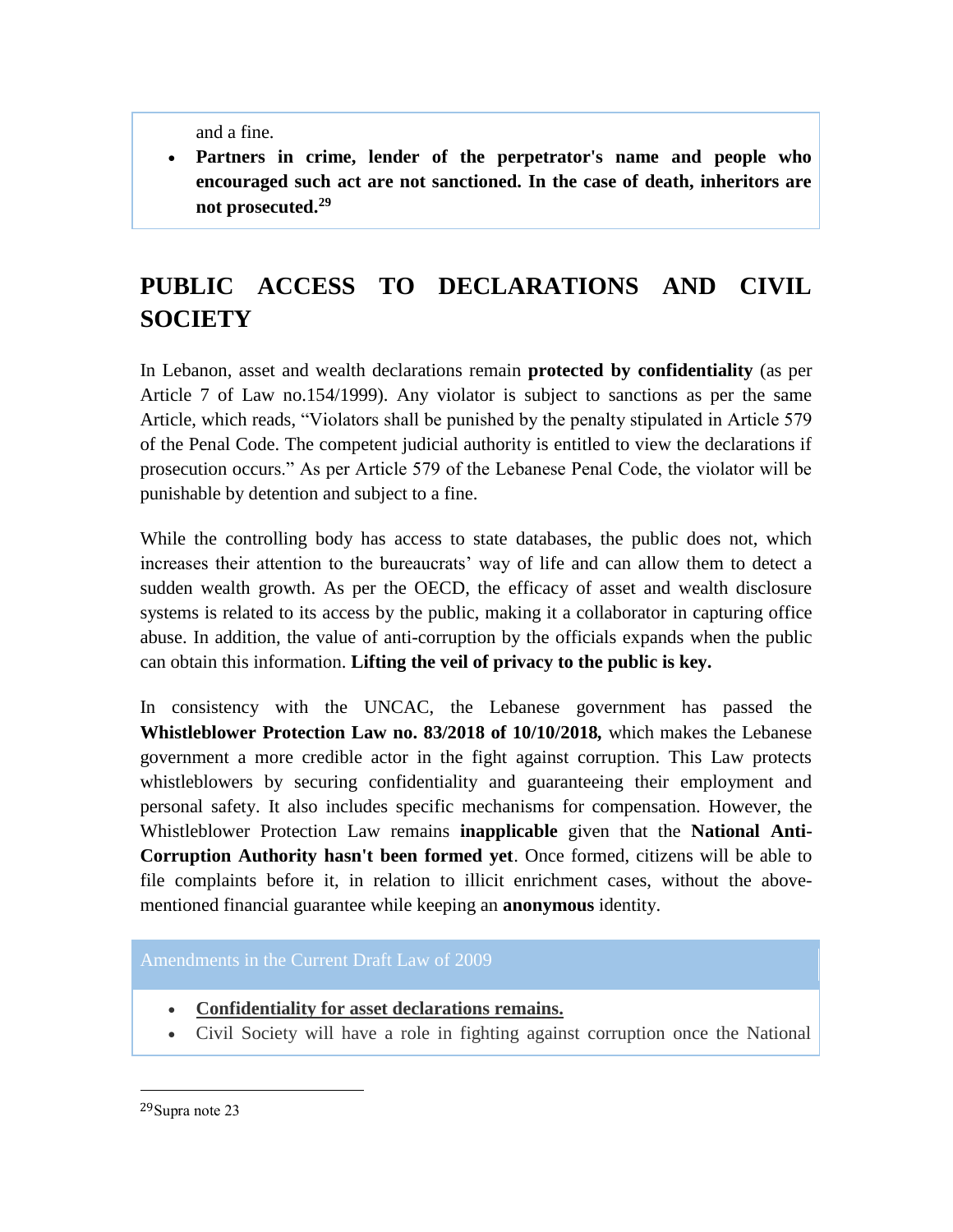Anti-Corruption Commission is formed.

# **EVALUATION**

The effectiveness of an asset declaration system doesn't only depend on its results, but depends as well on the financial fees carried out for the purpose of its implementation. If the asset declaration system were costly, the government would be losing twice as it would be spending money on a useless system. Ideally, every government should consider the continuous tracking payments versus the effectiveness of the system and find adequate solutions.

To this day, the **Illicit Enrichment Law no.154/1999** in Lebanon **hasn't been effective**. Not a single complaint has been raised, no public or elected official has been convicted and there is no evidence of submission compliance of asset declarations, which allowed corruption to reach its peak. Even if the current draft law is passed, in which **disclosed information is still bound with confidentiality** and **a controlling body is still not formed**, visible changes won't be seen in the near future or not even at all.

# **CONCLUSION**

It is now clear that Lebanon hasn't met international standards on asset declarations. The Illicit Enrichment Law no.154/1999 seems to have loosened its credibility, given its total ineffectiveness. Combating corruption starts by designing better systems. Therefore, it is extremely important to stress the urgency of **the creation of a National Anti-Corruption Commission** and the **passage of the draft law of Illicit Enrichment of 2009**. The **Confidentiality condition** in this new Law must be categorically **removed**; otherwise, Lebanon won't get any step closer fighting against corruption.

The created link between transparency and corruption is subject to two important conditions, listed as follows:

- 1. The "**Publicity Condition**". In order for transparency to alleviate corruption, public officials don't only need to declare information related to their asset and wealth, but the disclosed information need to be **open for public scrutiny**.
- 2. The "**Accountability Condition**". If the release and spread of information to the public is to affect the behavior of potentially corrupt government officials, the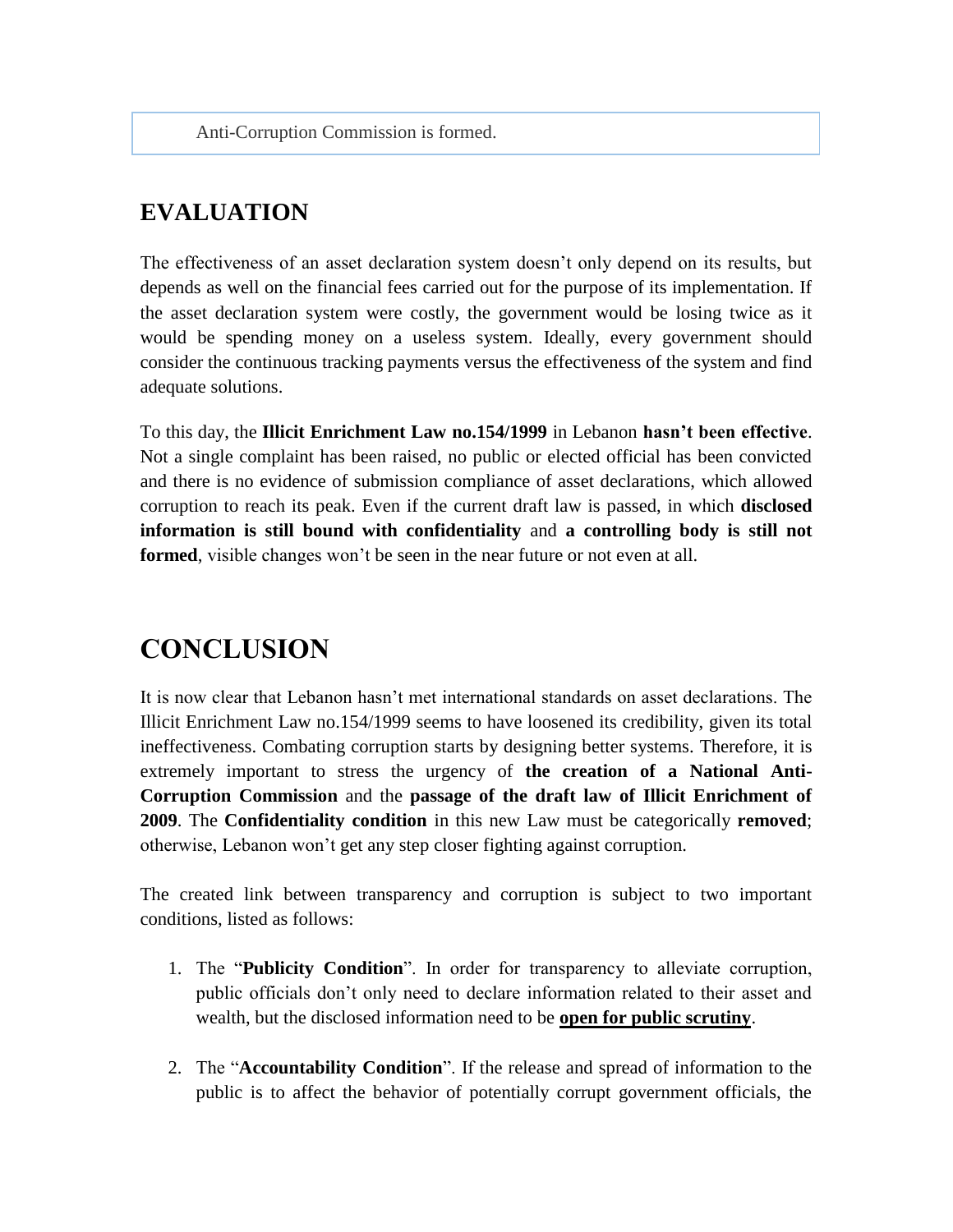public must have some **sanctioning or reporting mechanism in its hands**. Transparency on its own by just making information available, will do little to prevent corruption.

# **RECOMMANDATIONS**

The most efficient way to fight corruption is by preventing corrupt and unethical behavior from happening. **Citizens are best able to hold governments to account when they are well informed and have the capacity and freedom to act upon the information they obtain.** To put an end to corruption and hold public officials to account, the Lebanese Government and Parliament must opt for serious steps thus showing their determined will to fight corruption.

#### **Recommendations for the Lebanese Parliament**

**The Lebanese Parliament should:**

**1- Review once again the Amended Draft Law of Illicit Enrichment Law no. 154 of 1999, approved in 2009.**

The current Illicit Enrichment Amendment Draft Law of 2009 includes several loopholes that should be amended before the draft law is passed.

#### **2- Amend Article 4(5) and 7 of the Law no.154/1999.**

The parliament should remove the confidentiality condition on declarations and eliminate sanctions for breach of confidentiality. Information related to asset and wealth declarations of public and elected officials must be accessible and published for public scrutiny.

#### **3- Pass the Illicit Enrichment Amendment Draft Law of 2009.**

After amending the current Illicit Enrichment Amendment Draft law of 2009 and specifically removing the confidentiality condition, the parliament should pass the said draft law as an essential leading step to fighting corruption.

#### **4- Pass the relevant law to establish the National Anti-Corruption Commission.**

The parliament should establish the National Anti-Corruption Commission, which will serve for controlling and accountability purposes. Without it, there won't be a controlling body to investigate suspicious wealth increases, and the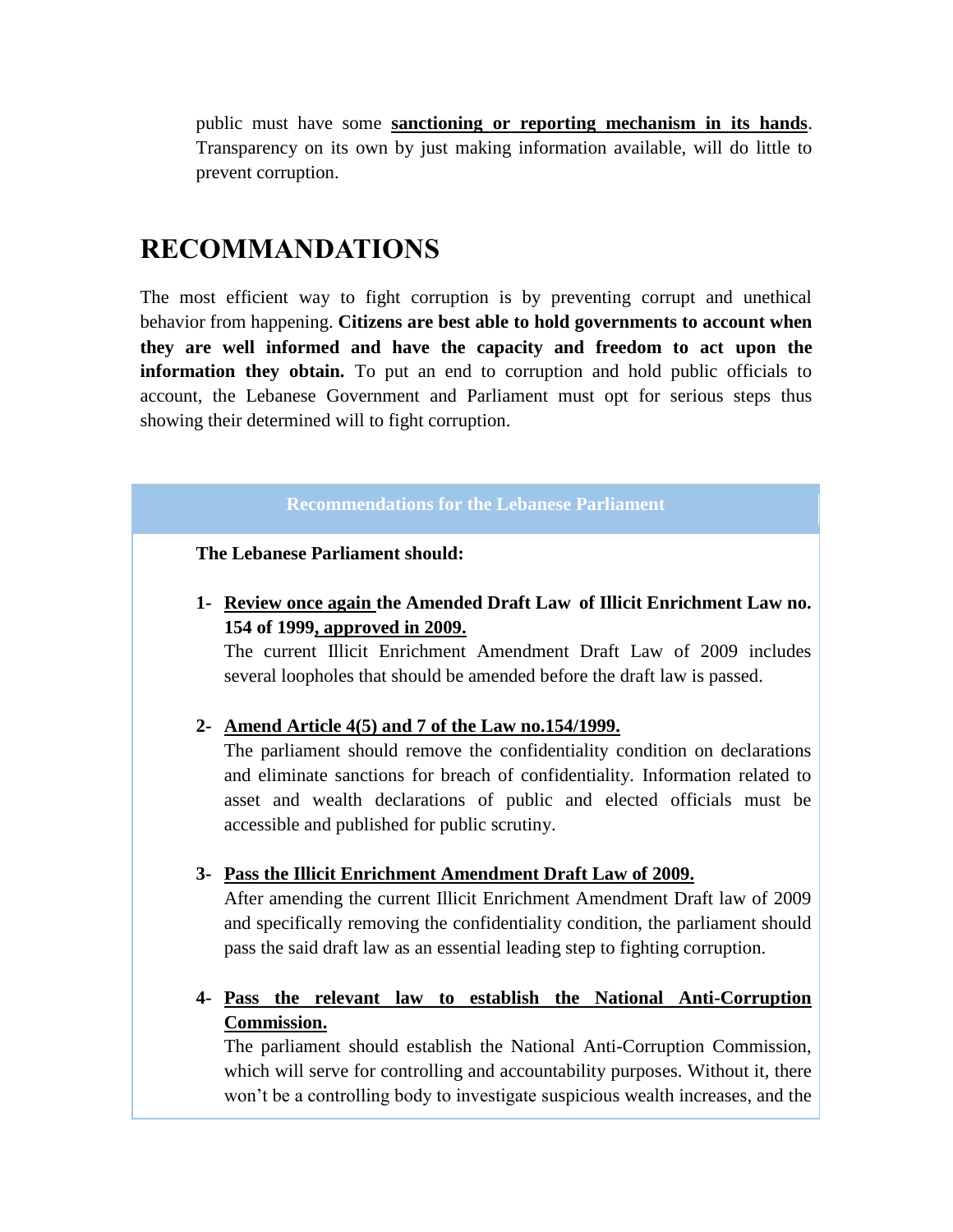Whistleblower Protection Law won't be applicable. Citizens would never dare to file any complaint against corrupt officials.

#### **Recommendations for the Lebanese Government**

#### **The Lebanese Government should:**

#### **1- Commit to Anti-Corruption actions.**

To win the Lebanese citizen's trust again, the government must adopt strict and preventive actions, in compliance with international standards, to stop corruption. Its relevant commitments must be publicly reported.

#### **2- Engage civil society and empower whistleblowers.**

The government must **protect** whistleblowers, activist citizens and courageous journalists who are exposing corrupt officials and standing in the way of corruption. This would be easily possible if the National Anti-Corruption Commission is established and is working independently.

#### 3- **Increase transparency**.

The government must enforce the implementation of anti-corruption laws by proactively **publishing** public information such as asset declarations. Internet and technology must be used as a **force** for accountability. The norms of an **Electronic Asset Declaration System** must be launched and applied, as discussed in the following section.

# **AN ELECTRONIC ASSET DECLARATION SYSTEM AS PART OF THE SOLUTION**

Lebanon is still implementing outdated mechanisms to fight illicit enrichment and .corruption resulting in useless and ineffective outcomesIn its fight against corruption, Lebanon must apply strict measures. **In this age of technology, asset and wealth disclosure should be shared online.** The assistance of specialized anti-fraud and anti- .financial crime professionals is also much needed

Nowadays, a considerable number of countries around the world rely on technology in their asset declaration systems in order to achieve their objectives. **Using information technologies helps in preventing corruption**, avoiding conflict of interest and detecting